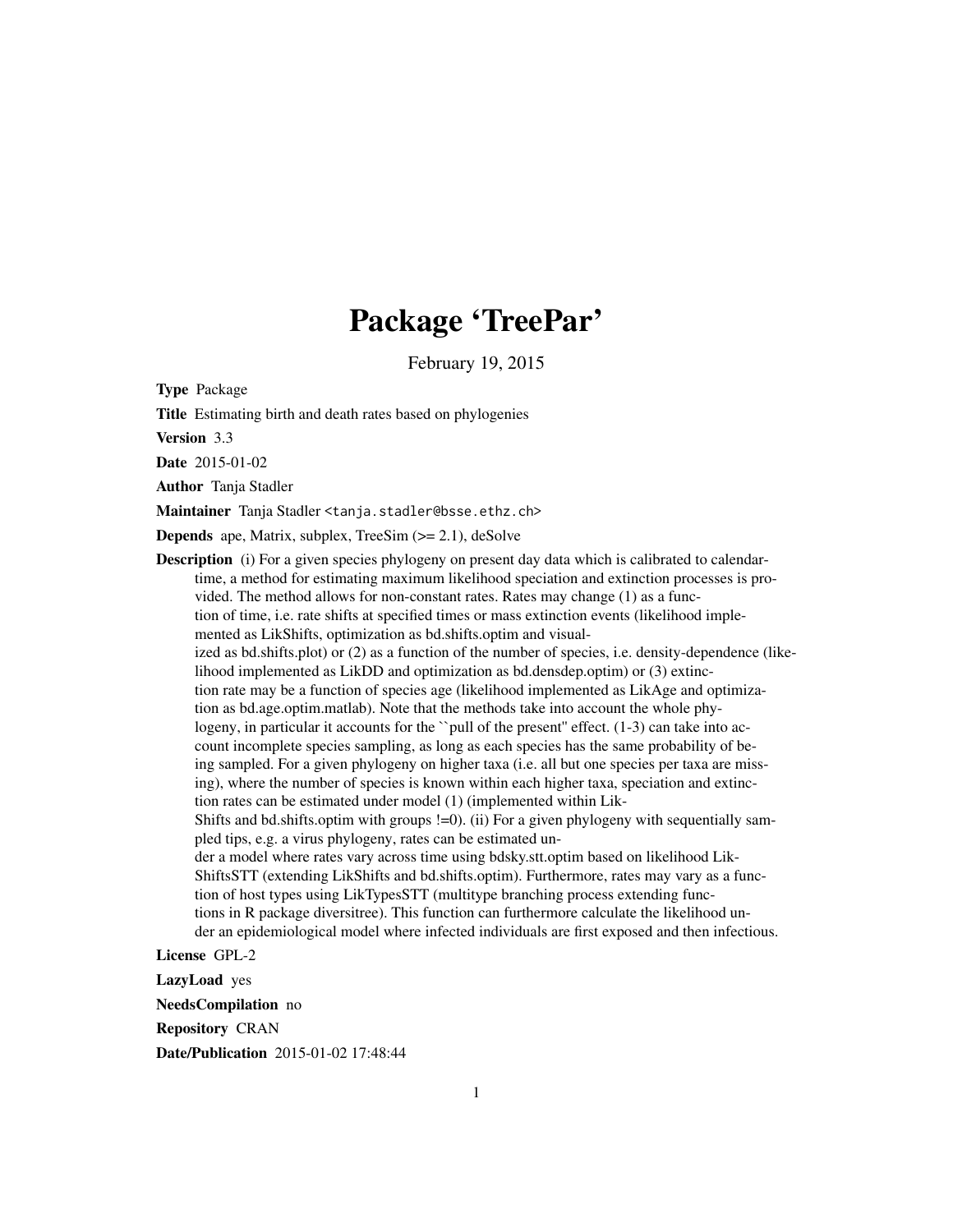### <span id="page-1-0"></span>R topics documented:

| 33 |
|----|
|    |

TreePar-package *Estimating birth and death rates based on phylogenies*

#### Description

(i) For a given species phylogeny on present day data which is calibrated to calendar-time, a method for estimating maximum likelihood speciation and extinction processes is provided. The method allows for non-constant rates. Rates may change (1) as a function of time, i.e. rate shifts at specified times or mass extinction events (likelihood implemented as LikShifts, optimization as bd.shifts.optim and visualized as bd.shifts.plot) or (2) as a function of the number of species, i.e. density-dependence (likelihood implemented as LikDD and optimization as bd.densdep.optim) or (3) extinction rate may be a function of species age (likelihood implemented as LikAge and optimization as bd.age.optim.matlab). Note that the methods take into account the whole phylogeny, in particular it accounts for the "pull of the present" effect. (1-3) can take into account incomplete species sampling, as long as each species has the same probability of being sampled. For a given phylogeny on higher taxa (i.e. all but one species per taxa are missing), where the number of species is known within each higher taxa, speciation and extinction rates can be estimated under model (1) (implemented within LikShifts and bd.shifts.optim with groups !=0). (ii) For a given phylogeny with sequentially sampled tips, e.g. a virus phylogeny, rates can be estimated under a model where rates vary across time using bdsky.stt.optim based on likelihood LikShiftsSTT (extending LikShifts and bd.shifts.optim). Furthermore, rates may vary as a function of host types using LikTypesSTT (multitype branching process extending functions in R package diversitree). This function can furthermore calculate the likelihood under an epidemiological model where infected individuals are first exposed and then infectious.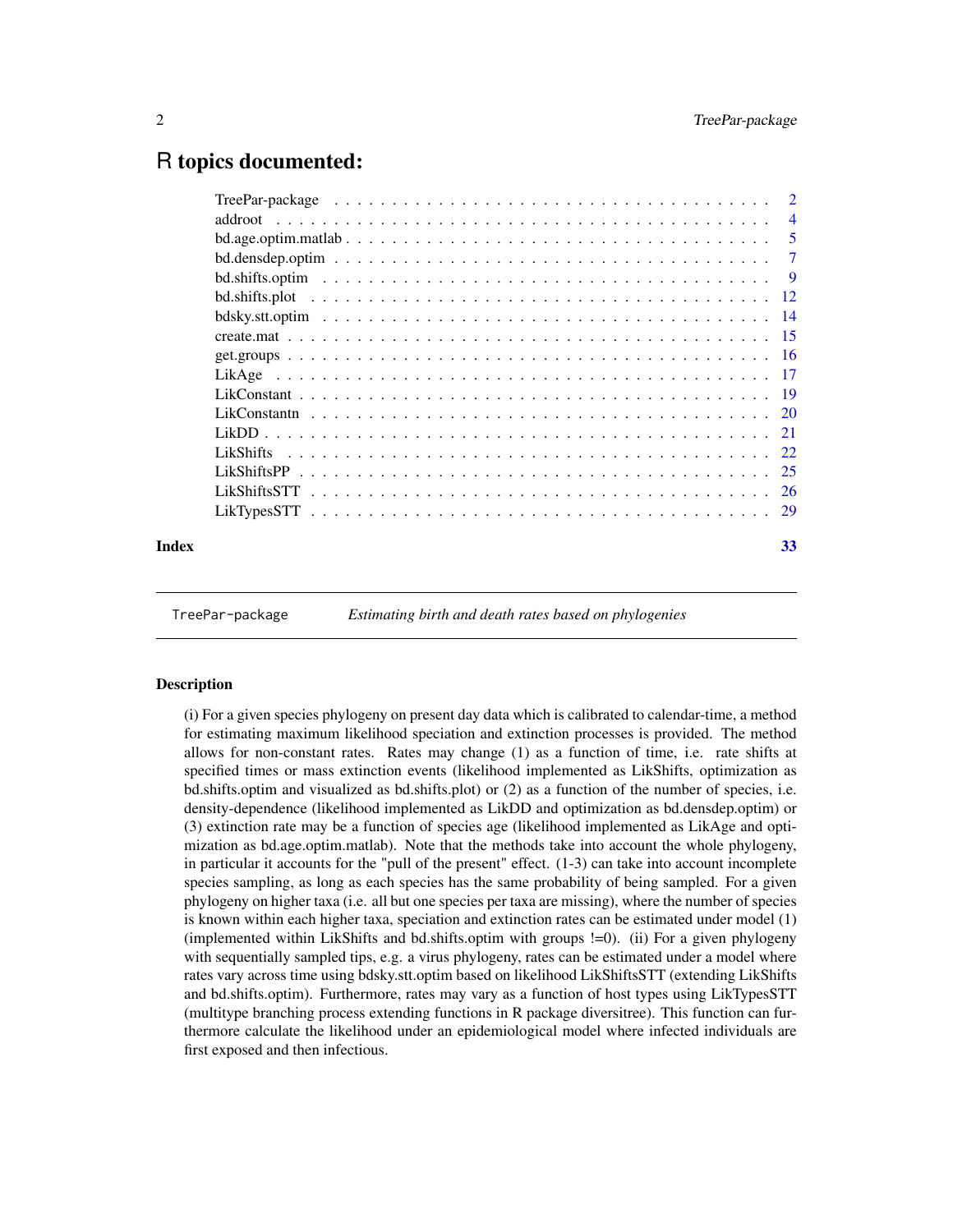TreePar-package

Details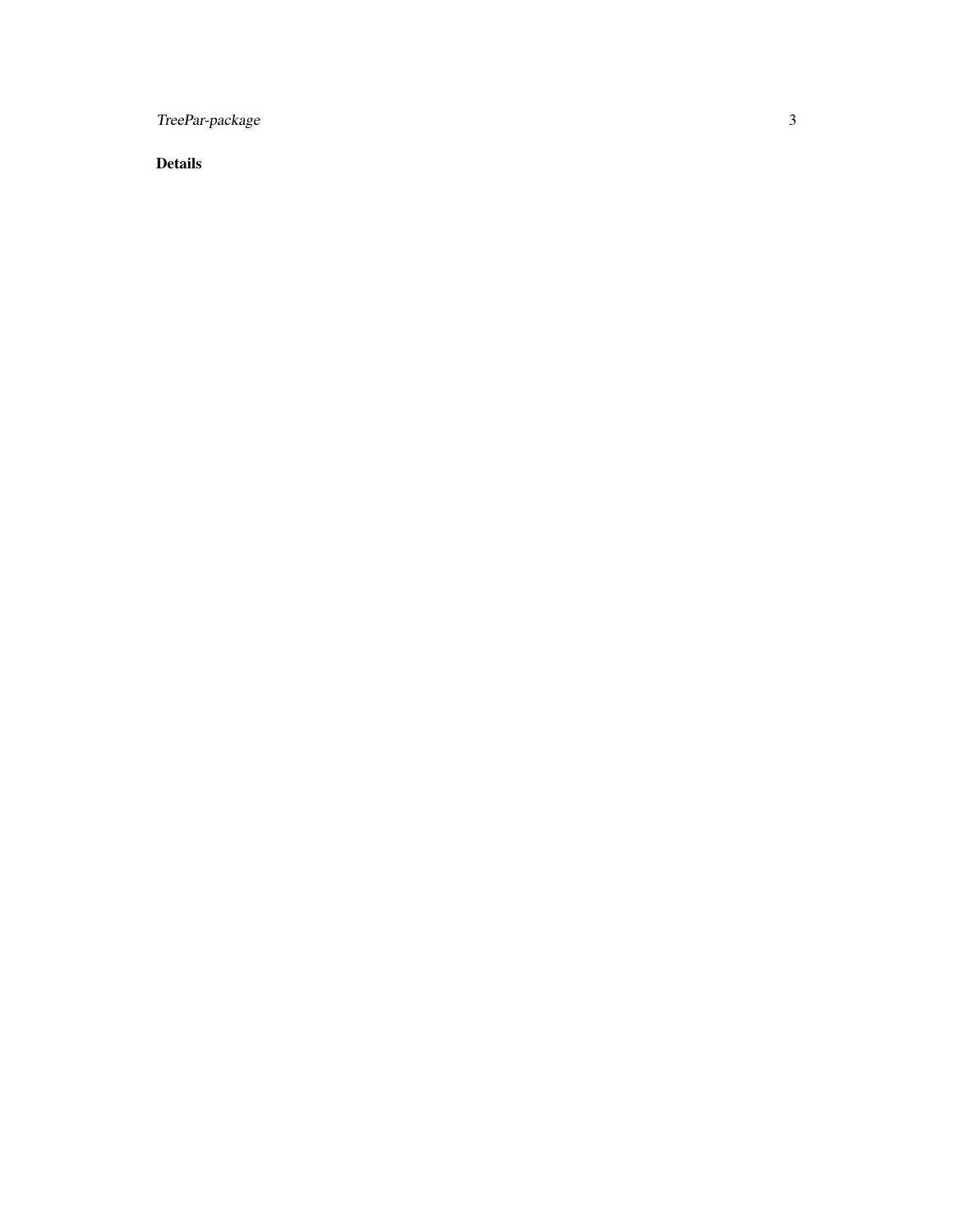<span id="page-3-0"></span>4 addroot and the contract of the contract of the contract of the contract of the contract of the contract of the contract of the contract of the contract of the contract of the contract of the contract of the contract of

| Package:  | TreePar    |
|-----------|------------|
| Type:     | Package    |
| Version:  | 3.3        |
| Date:     | 2015-01-02 |
| License:  | $GPL-2$    |
| LazyLoad: | yes        |

#### Author(s)

Tanja Stadler <http://www.bsse.ethz.ch/cEvo>

#### References

T. Stadler. Mammalian phylogeny reveals recent diversification rate shifts. Proc. Nat. Acad. Sci., 108(15): 6187-6192, 2011.

#### See Also

ape TreeSim

addroot *addroot: Adds a root edge ancestral to the first branching event.*

#### Description

addroot adds a root edge ancestral to the first branching event.

#### Usage

addroot(tree, rootlength)

#### Arguments

| tree       | Tree of class phylo.                 |
|------------|--------------------------------------|
| rootlength | Length of the root edge to be added. |

#### Value

| res | Tree of class phylo with root edge added to \$edge and \$edge.length (alternative |
|-----|-----------------------------------------------------------------------------------|
|     | is to store root edge in \$root. edge as done in ape).                            |

### Author(s)

Tanja Stadler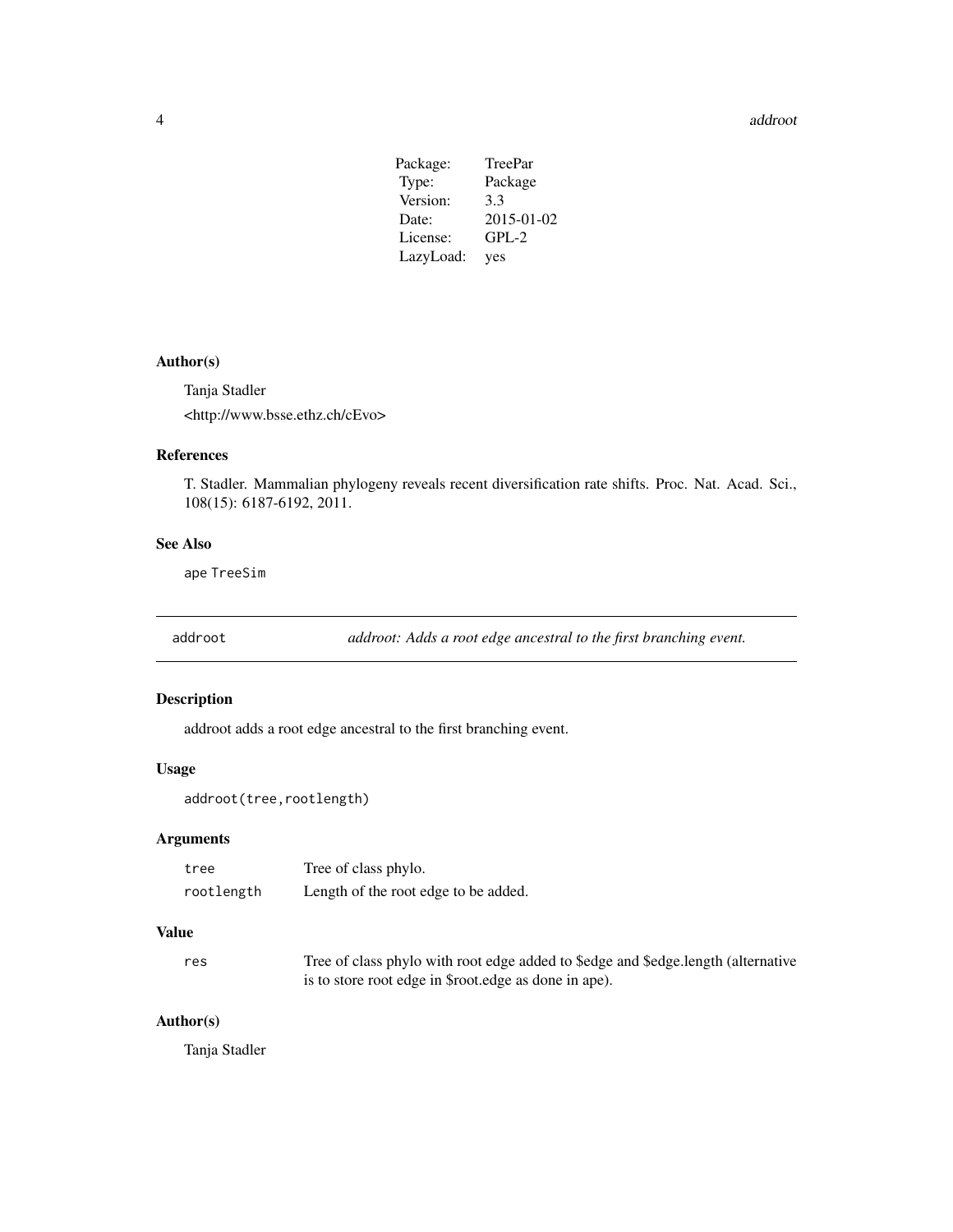#### <span id="page-4-0"></span>bd.age.optim.matlab 5

#### Examples

```
set.seed(1)
# Simulate a tree
tree<-sim.bd.taxa(20,1,2,1,complete=FALSE,stochsampling=TRUE)
# add the root edge to the vector tree$edge and tree$edge.length
addroot(tree[[1]],tree[[1]]$root.edge)
```
bd.age.optim.matlab *bd.age.optim.matlab: Estimating speciation rate and age-dependent extinction rate in phylogenies.*

#### Description

bd.age.optim.matlab estimates the maximum likelihood speciation and extinction rates in a (possibly incomplete sampled) phylogeny. Speciation rate is constant, time to extinction is assumed to be a Gamma distribution.

#### Usage

```
bd.age.optim.matlab(x, lambdainit=1, kinit=1, thetainit=2, sampling, model="G", root=1,
inputformat=0,precision=4,numgridpts=500, path,matfilename="setup")
```

| X           | Vector of speciation times in the phylogeny. Time is measured increasing going<br>into the past with the present being time 0. x can be obtained from a phyloge-<br>netic tree using getx (TREE).                      |
|-------------|------------------------------------------------------------------------------------------------------------------------------------------------------------------------------------------------------------------------|
| lambdainit  | Speciation rate at the initial point from which optimization starts.                                                                                                                                                   |
| kinit       | Shape parameter of the Gamma distribution modelling time to extinction at the<br>initial point from which optimization starts.                                                                                         |
| thetainit   | Scale parameter of the Gamma distribution modelling time to extinction at the<br>initial point from which optimization starts.                                                                                         |
| sampling    | Probability to sample a present day lineage.                                                                                                                                                                           |
| model       | Model assumed for time to extinction. "G": Gamma distribution, i.e. shape<br>parameter is estimated. "E": Exponential distribution, i.e. shape parameter is<br>set to 1.                                               |
| root        | If root=1, $max(x)$ is the crown age and the likelihood is conditioned on the crown<br>age. If root=0, $max(x)$ is the stem age and the likelihood is conditioned on the<br>stem age.                                  |
| inputformat | If 0, then speciation time vector 'x' is supplied. If 1, then mat-file input (obtained<br>by create.mat) in 'matfilename' is supplied, and 'x' is not considered.                                                      |
| precision   | Number of decimal places returned from the numerical likelihood calculation.                                                                                                                                           |
| numgridpts  | Number of gridpoints (evenly spaced time points between zero and the tree age,<br>$max(x)$ ) used in the numerical likelihood calculation. The higher this number,<br>the more accurate the numerical results will be. |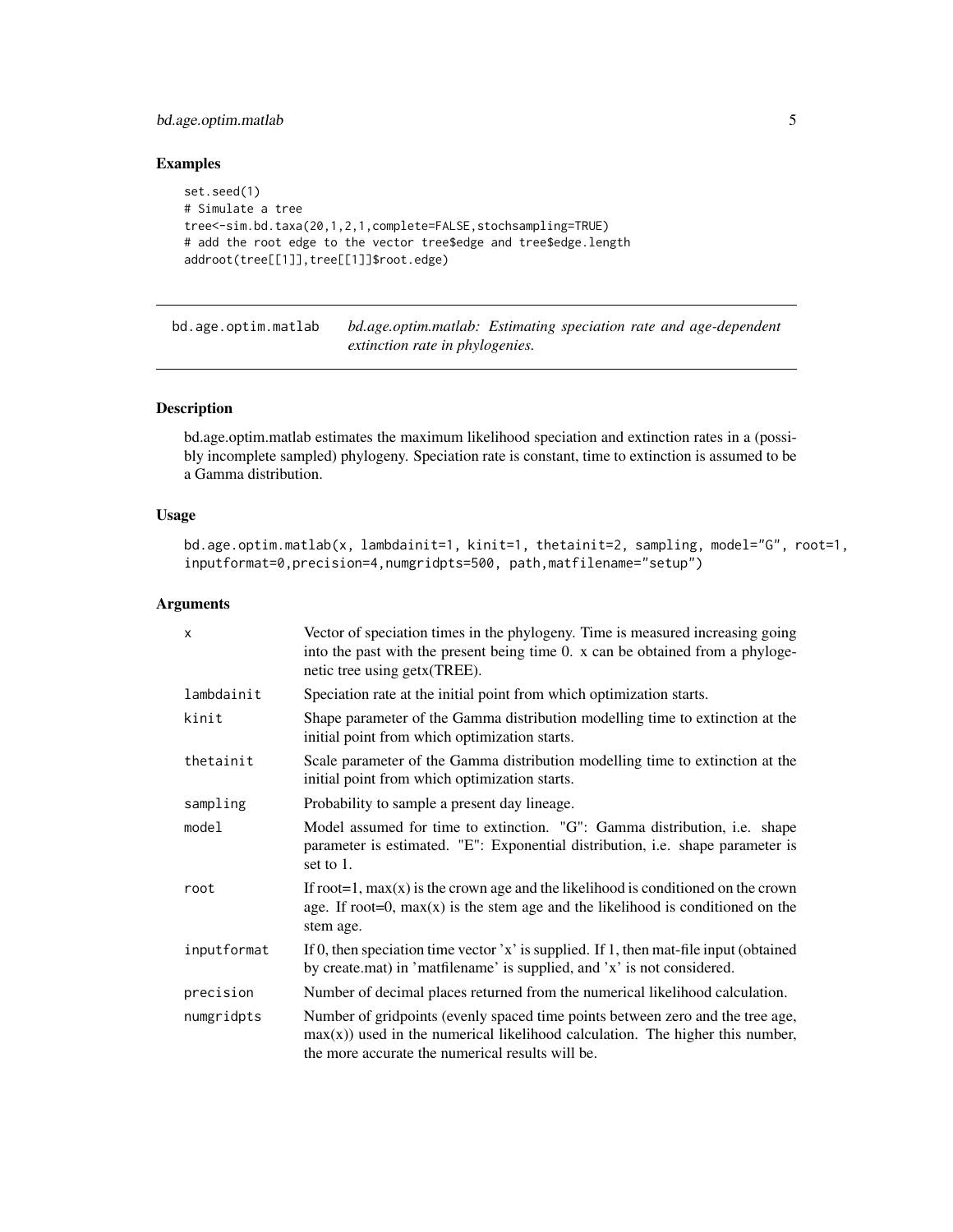#### Value

res Vector of four numbers: negative log likelihood value and maximum likelihood estimate of lambda, k, theta.

#### Note

This function relies on compiled Matlab applications that need to be downloaded. For setting up the environment to run the function, please refer to 'Notes' in function 'LikAge'.

#### Author(s)

Helen Alexander, Tanja Stadler

#### References

H. Alexander, A. Lambert, T. Stadler. Quantifying Age-Dependent Extinction from Species Phylogenies. Submitted.

#### Examples

```
## You need MCR to run the example
## directory where MCR is installed
# path<-"/Applications/MATLAB_R2014a_node.app/"
## location of folder TreePar_Matlab
#locationMat<-"/Users/tstadler/Documents/Data/Uni/Research/R/TreeParProject/TreePar_Matlab"
##
# setwd(locationMat)
# x<-read.table("branchingtimes.txt")
# numgridpts<-500
# lambda<-2
# k<-1
# theta<-1
# sampling<-1
# setwd(paste(locationMat,"/compiled",sep=""))
# LikAge(x,lambda, k, theta, sampling, path=path)
# outG <- bd.age.optim.matlab(x, lambda, k, theta, sampling, path=path)
# outE <- bd.age.optim.matlab(x, lambda, k, theta, sampling, path=path, model="E")
## compare with bd.shifts.optim for exponenetial lifetime
# outEcompare<-c(outE[1],1/(outE[2]*outE[3]),outE[2]-1/outE[3])
# outShifts <- bd.shifts.optim(x,sampling=c(1),survival=1)[[2]]
```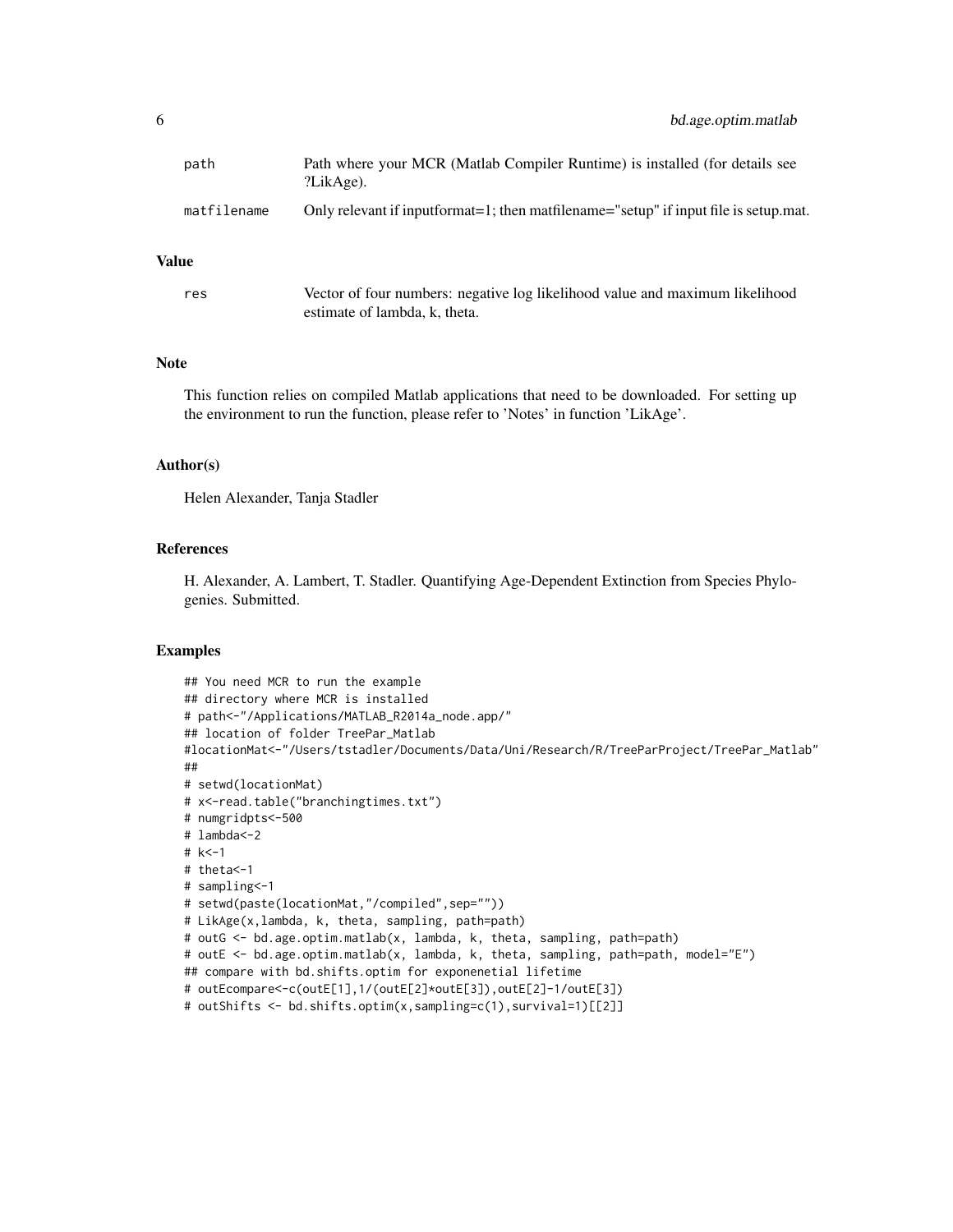<span id="page-6-0"></span>bd.densdep.optim *bd.densdep.optim: Estimating maximum likelihood speciation and extinction rates in phylogenies under a density-dependent speciation model.*

#### Description

bd.densdep.optim estimates the maximum likelihood speciation and extinction rates under a densitydependent speciation model. Speciation rate is a function of the number of species  $N$ , lambda $(N)$  =  $max(0, lambda(1-N/K))$ , where K is the carying capacity and lambda the speciation rate when N«K. Extinction rate is mu (constant). For a computationally much faster implementation, please optimize the likelihood function with runExpoTree in R package expoTree. In contrast to bd.densdep.optim, runExpoTree can handle trees with tips sampled sequentially through time.

#### Usage

bd.densdep.optim(x,minK,maxK,discrete=TRUE,continuous=FALSE,lambdainit=2, muinit=1,Kinit=0,Yule=FALSE,muset=0,rho=1,model=-1)

| $\mathsf{x}$ | Vector of speciation times in the phylogeny. Time is measured increasing going<br>into the past with the present being time 0. x can be obtained from a phyloge-<br>netic tree using getx(TREE).                                                                          |
|--------------|---------------------------------------------------------------------------------------------------------------------------------------------------------------------------------------------------------------------------------------------------------------------------|
| minK         | Minimal value of K (when discrete=TRUE). Default is $minK = (number of$<br>species).                                                                                                                                                                                      |
| maxK         | Maximal value of K (when discrete=TRUE). Default is max $K = 1.5$ (number of<br>species).                                                                                                                                                                                 |
| discrete     | If discrete=TRUE, the likelihood function is maximized with K being an integer<br>and the minimal size being minK and the maximal size being maxK.                                                                                                                        |
| continuous   | If continuous=TRUE, the likelihood function is maximized with K being a con-<br>tinuous parameter. The function subplex is used for optimization and sometimes<br>gets stuck at a non-optimal K. Thus it is recommended to also calculate with dis-<br>crete=TRUE.        |
| lambdainit   | Initial lambda value for optimization when K is continuous (default is 2).                                                                                                                                                                                                |
| muinit       | Initial mu value for optimization when $K$ is continuous (default is 1).                                                                                                                                                                                                  |
| Kinit        | Initial K value for optimization when K is continuous (default is Kinit=0 which<br>automatically sets Kinit=(number of species)+1).                                                                                                                                       |
| Yule         | Yule=FALSE is default. Yule=TRUE fixes mu=0, i.e. no extinction.                                                                                                                                                                                                          |
| muset        | muset=0 (default) maximizes over the whole parameter range. muset>0 means<br>that the optimization is done over all mu>muset. muset<0 fixes mu=-muset.                                                                                                                    |
| rho          | rho=1 is default meaning all present-day species are sampled. 0 <rho<1 assumes<br="">that the phylogeny is incomplete, and each present-day species is included with<br/>probability rho. rho=-1 means any number of present-day species <math>N</math>&gt;=n has</rho<1> |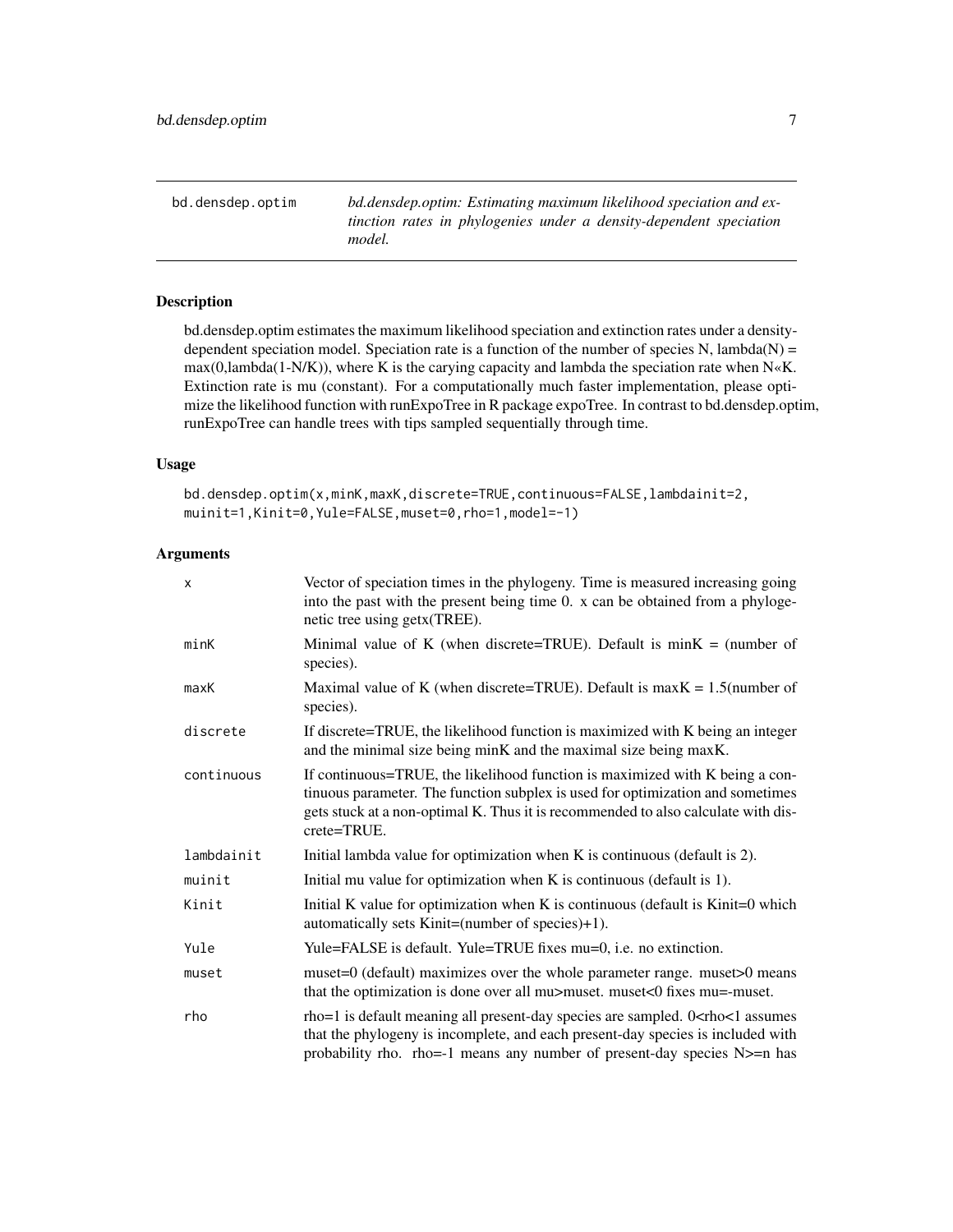|              | given rise to a sample of size n with probability 1. rho<-1 means that any number<br>$n, n+1, \ldots$ (-k) of present-day species may have given rise to a sample of size n with<br>probability 1. rho>1 means that exactly rho>n present-day species gave rise to<br>the sample n with probability 1.                                                                                                                                                                                                                                                                                                                                                                                                                                                                                                                                               |
|--------------|------------------------------------------------------------------------------------------------------------------------------------------------------------------------------------------------------------------------------------------------------------------------------------------------------------------------------------------------------------------------------------------------------------------------------------------------------------------------------------------------------------------------------------------------------------------------------------------------------------------------------------------------------------------------------------------------------------------------------------------------------------------------------------------------------------------------------------------------------|
| model        | model=-1 (default) is the density-dependent model. model=0 (only relevant for<br>testing purposes) assumes that lambda is constant for number of species $\lt K$ ,<br>and 0 for number of species $>= K$ . model=0 is used for testing / comparing to<br>constant rate model implemented in bd.shifts.optim.                                                                                                                                                                                                                                                                                                                                                                                                                                                                                                                                         |
| <b>Value</b> |                                                                                                                                                                                                                                                                                                                                                                                                                                                                                                                                                                                                                                                                                                                                                                                                                                                      |
| res          | Maximum likelihood speciation rate lambda and extinction rate mu and the sat-<br>uration value K; the first entry, $res[[1]]$ , is the result when K is discrete (0 if<br>discrete=FALSE) and the second entry, $res[[2]]$ , is the result when K is con-<br>tinuous (0 if continuous=FALSE). \$par is the maximum likelihood estimate of<br>$(lambda, mu, K)$ . $\$ value is the -log likelihood value. The likelihood is calcu-<br>lated assuming there were two lineages at the time of the root. The likeli-<br>hood is NOT conditioned on survival of the two lineages. Likelihood values<br>from bd.shifts.optim are directly comparable (eg. using $AIC$ ) for survival =<br>0. Likelihood values from laser are directly comparable to those obtained by<br>bd.densdep.optim and bd.shifts.optim for survival $= 0$ after the TreePar output |

#### Note

A faster version is now implemented in R package expoTree by Gabriel Leventhal. It is equivalent to the method here, see examples for function LikDD. Further, it can handle trees with sequentially sampled tips. bd.densdep.optim(x,Yule=TRUE,discrete=FALSE,continuous=TRUE) in TreePar and  $DDL(x)$  in Laser return the same results (up to transforming the -log likelihood ( $\text{Value}$ ) from TreePar via -\$value+sum( $log(2:length(x))$ ).

\$value is transformed to -\$value+sum(log(2:length(x))).

#### Author(s)

Tanja Stadler, Gabriel Leventhal

#### References

R.S. Etienne, B. Haegeman, T. Stadler, T. Aze, P.N. Pearson, A. Purvis, A.B. Phillimore. Diversitydependence brings molecular phylogenies closer to agreement with the fossil record. Proc. Roy. Soc. B, 279: 1300-1309, 2012.

G. Leventhal, H. Guenthard, S. Bonhoeffer, T. Stadler. Using an epidemiological model for phylogenetic inference reveals density-dependence in HIV transmission. Mol. Biol. Evol., 31(1): 6-17, 2014.

#### Examples

set.seed(1) x<-c(10:1)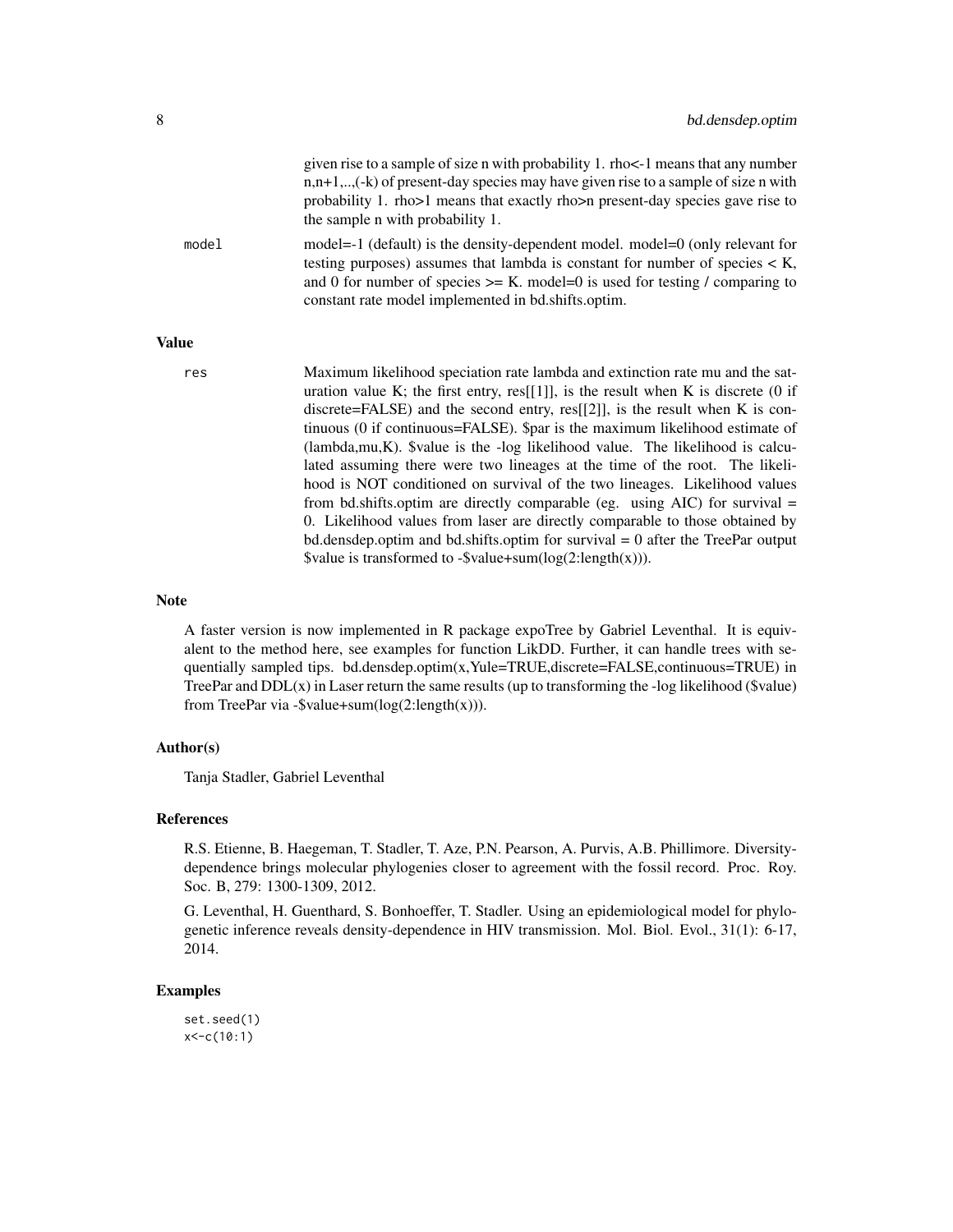#### <span id="page-8-0"></span>bd.shifts.optim 9

```
bd.densdep.optim(x,discrete=FALSE,continuous=TRUE)
# Laser returns same result for Yule model
res <- -bd.densdep.optim(x,Yule=TRUE,discrete=FALSE,continuous=TRUE)[[2]]$value
res<-res+ sum(log(2:length(x)))
res
# library(laser)
# DDL(x)
```
bd.shifts.optim *bd.shifts.optim: Estimating speciation and extinction rate changes and mass extinction events in phylogenies.*

#### Description

bd.shifts.optim estimates the maximum likelihood speciation and extinction rates together with the rate shift times  $t=(t[1],t[2]$  ..,  $t[m]$ ) in a (possibly incomplete sampled) phylogeny. At the times t, the rates are allowed to change and the species may undergo a mass extinction event.

#### Usage

```
bd.shifts.optim(x, sampling, grid, start, end, maxitk = 5, yule = FALSE, ME = FALSE,
all = FALSE, posdiv = FALSE, miniall = c(0), survival = 1,groups=0)
```

| X                | Vector of speciation times in the phylogeny. Time is measured increasing going<br>into the past with the present being time 0. x can be obtained from a phyloge-<br>netic tree using getx (TREE).                                                                                                                                                                                                                                                                                                                                                                                                                          |
|------------------|----------------------------------------------------------------------------------------------------------------------------------------------------------------------------------------------------------------------------------------------------------------------------------------------------------------------------------------------------------------------------------------------------------------------------------------------------------------------------------------------------------------------------------------------------------------------------------------------------------------------------|
| sampling         | Vector of length m. sampling[i] is the probability of a species surviving the<br>mass extinction at time $t[i]$ . sampling [1] is the probability of an extant species<br>being sampled. sampling $[1]$ =1 means that the considered phylogeny is com-<br>plete. sampling[i]=1 $(i>1)$ means that at time t[i], a rate shift may occur but no<br>species go extinct. If ME=TRUE, all entries but sampling[1] will be discarded<br>as they are estimated. However, you have to input a vector sampling of the ap-<br>propriate length such that the program knows how many mass extinction events<br>you want to allow for. |
| grid, start, end |                                                                                                                                                                                                                                                                                                                                                                                                                                                                                                                                                                                                                            |
|                  | The model parameters are optimized for different fixed rate shift times. The<br>fixed rate shift times are specified by being at (start, start+grid, start+2 $*$ grid<br>end). I calculate the likelihood for the different rate shift times t instead<br>of optimizing t with the function optim used for the other parameters, as the<br>optimization performed poor for t (namely getting stuck in local optima).                                                                                                                                                                                                       |
| yule             | yule=TRUE sets the extinction rates to zero.                                                                                                                                                                                                                                                                                                                                                                                                                                                                                                                                                                               |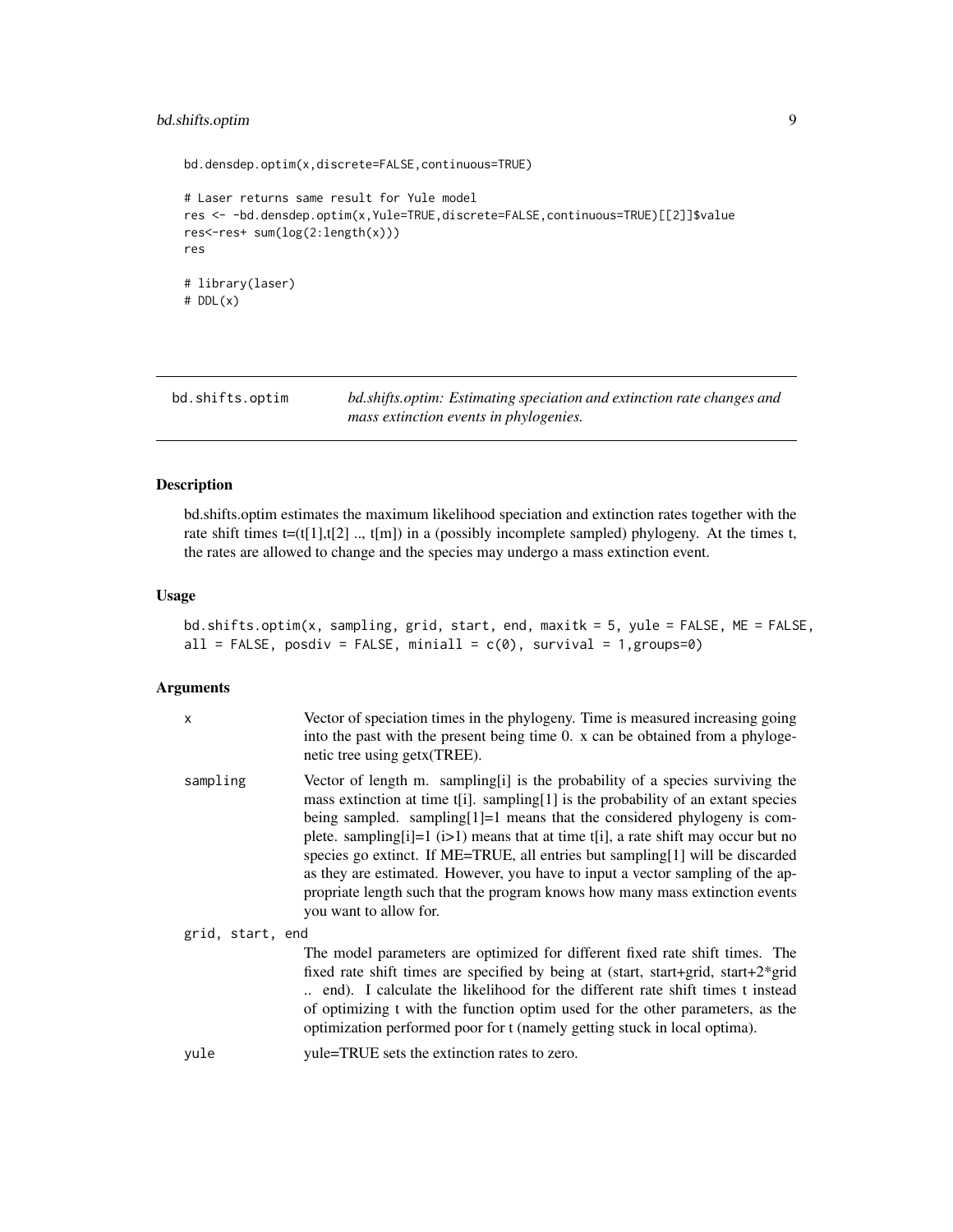| maxitk    | Integer value defining how many iterations shall be done in the optimization.<br>Default is 5, but needs to be increased if too many warnings "convergence prob-<br>lem" appear.                                                                                                                                                                                |
|-----------|-----------------------------------------------------------------------------------------------------------------------------------------------------------------------------------------------------------------------------------------------------------------------------------------------------------------------------------------------------------------|
| <b>ME</b> | ME=FALSE (default) uses the mass extinction fractions specified in sampling<br>and does not estimate them. If ME=FALSE is used with sampling= $c(1,1, \ldots, 1)$ ,<br>no mass extinction events are considered.                                                                                                                                                |
| all       | Only relevant when ME=TRUE. all=FALSE (default and recommended) esti-<br>mates one speciation and one extinction rate for the whole tree, and estimates<br>the intensities sampling[i] $(i>1)$ of mass extinction events. all=TRUE allows for<br>varying speciation and extinction rates. Since the parameters might correlate,<br>all=TRUE is not recommended. |
| posdiv    | posdiv=FALSE (default) allows the (speciation - extinction) rate to be negative,<br>i.e. allows for periods of declining diversity. posdiv=TRUE forces the (specia-<br>tion - extinction) rate to be positive.                                                                                                                                                  |
| miniall   | If you have run the bd.shifts.optim for $k$ shifts, but you now want to have $K > k$<br>shifts, then set for the subsequent analysis the following: update sampling, and<br>set minial= $res[[2]]$ where $res[[2]]$ is the output from the run with k shifts.                                                                                                   |
| survival  | If survival $= 1$ , the likelihood is conditioned on survival of the process (recom-<br>mended). Otherwise survival $= 0$ .                                                                                                                                                                                                                                     |
| groups    | If groups $!= 0$ , the first column of groups indicates the age of higher taxa and<br>the second column the number of species in the higher taxa (each row in groups<br>corresponds to a leaf in the tree).                                                                                                                                                     |

#### Value

| res[[1]][[i]]  | List of maximum likelihood parameter estimates for each fixed t (t determined                                                                                                                                                                        |
|----------------|------------------------------------------------------------------------------------------------------------------------------------------------------------------------------------------------------------------------------------------------------|
|                | by start, end, grid) where i-1 shifts are allowed to occur (i in 1:m). The first                                                                                                                                                                     |
|                | i entries are the turnover (extinction/speciation) estimates, for the successive                                                                                                                                                                     |
|                | intervals going back in time. The next i entries are the diversification rate esti-                                                                                                                                                                  |
|                | mates (speciation-extinction). The next i-1 entries are the probabilities that the                                                                                                                                                                   |
|                | lineage survives the mass extinction event (if ME=TRUE). (Note: if ME=TRUE)                                                                                                                                                                          |
|                | and all=FALSE, the first entry is the turnover, the second the diversification rate,                                                                                                                                                                 |
|                | followed by the mass extinction survival probability).                                                                                                                                                                                               |
| res[[2]][[ii]] | Maximum likelihood parameter estimates for i-1 shifts (i in 1:m). First entry<br>is the (-log likelihood) value. The next entries are the maximum likelihood<br>parameter estimates (see res[[1]][[1]]). The last $i-1$ entries are the shift times. |
| res[[3]]       | Vector of time points where the function was evaluated.                                                                                                                                                                                              |
| res[[4]]       | Array specifying the time points when there was a convergence problem: a row<br>of res[[4]] with entry $(i, [i])$ means that when adding the i-th shift at time t[i], a<br>convergence problem was encountered.                                      |

#### Note

The likelihood is calculated assuming there were two lineages at the time of the root. The likelihood is conditioned on survival of the two lineages if survival = 1. Likelihood values from bd.densdep.optim are directly comparable (eg. using AIC) for survival = 0. Likelihood values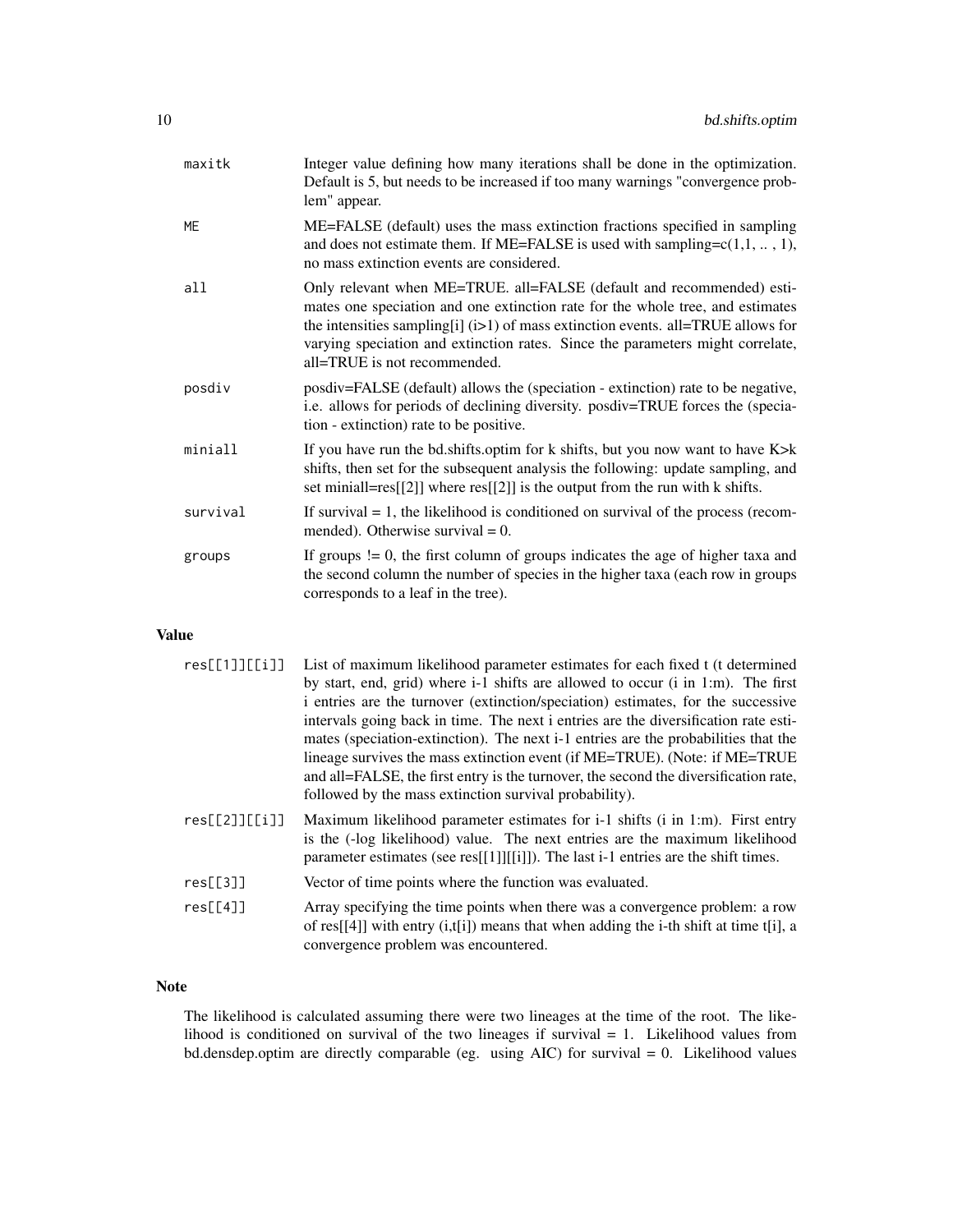#### bd.shifts.optim 11

from package laser are comparable for survival  $= 0$  after the TreePar output \$value is transformed to  $-\text{Svalue}+\text{sum}(\log(2:\text{length}(x))).$ 

#### Author(s)

Tanja Stadler

#### References

T. Stadler. Mammalian phylogeny reveals recent diversification rate shifts. Proc. Nat. Acad. Sci., 108(15): 6187-6192, 2011.

T. Stadler, F. Bokma. Estimating speciation and extinction rates for phylogenies of higher taxa. Syst. Biol., 62(2): 220-230, 2013. (for groups>0 but no rate shift).

A. Lambert, T. Stadler. Macro-evolutionary models and coalescent point processes: the shape and probability of reconstructed phylogenies. Theo. Pop. Biol., 90: 113-128, 2013. (for groups>0).

#### Examples

```
set.seed(1)
```

```
# First we simulate a tree, and then estimate the parameters for the tree:
# Number of species
nspecies <- 20
# At time 1 and 2 in the past, we have a rate shift:
time \leq c(0,1,2)# Mass extinction intensities 0.5 at time 1 in past, 0.4 at time 2 in past.
# Present day species are all sampled (rho[1]=1):
rho \leq -c(1, 0.5, 0.4)# speciation rates (between t[i],t[i+1] we have speciation rate lambda[i]):
lambda < -c(2,2,1)# extinction rates (between t[i],t[i+1] we have extinction rate mu[i]):
mu \leftarrow c(1,1,0)# Simulation of a tree:
tree<-sim.rateshift.taxa(nspecies,1,lambda,mu,frac=rho,times=time,complete=FALSE)
# Extracting the speciation times x:
x<-sort(getx(tree[[1]]),decreasing=TRUE)
# When estimating the the rate shift times t based on branching times x,
# we allow the shift times to be 0.6, 0.8, 1, 1.2, .. ,2.4:
start <-0.6end <- 2.4grid \leq -0.2# We fix rho and estimate time, lambda, mu:
res <- bd.shifts.optim(x,rho,grid,start,end)[[2]]
res
# res[[2]] tells us about the maximum likelihood estimate given one rate shift:
# - log lik = 17.330862988.
# rate shift at time 2.2.
# turnover (extinction/speciation) = 0.186301549 more recent than 2.2,
```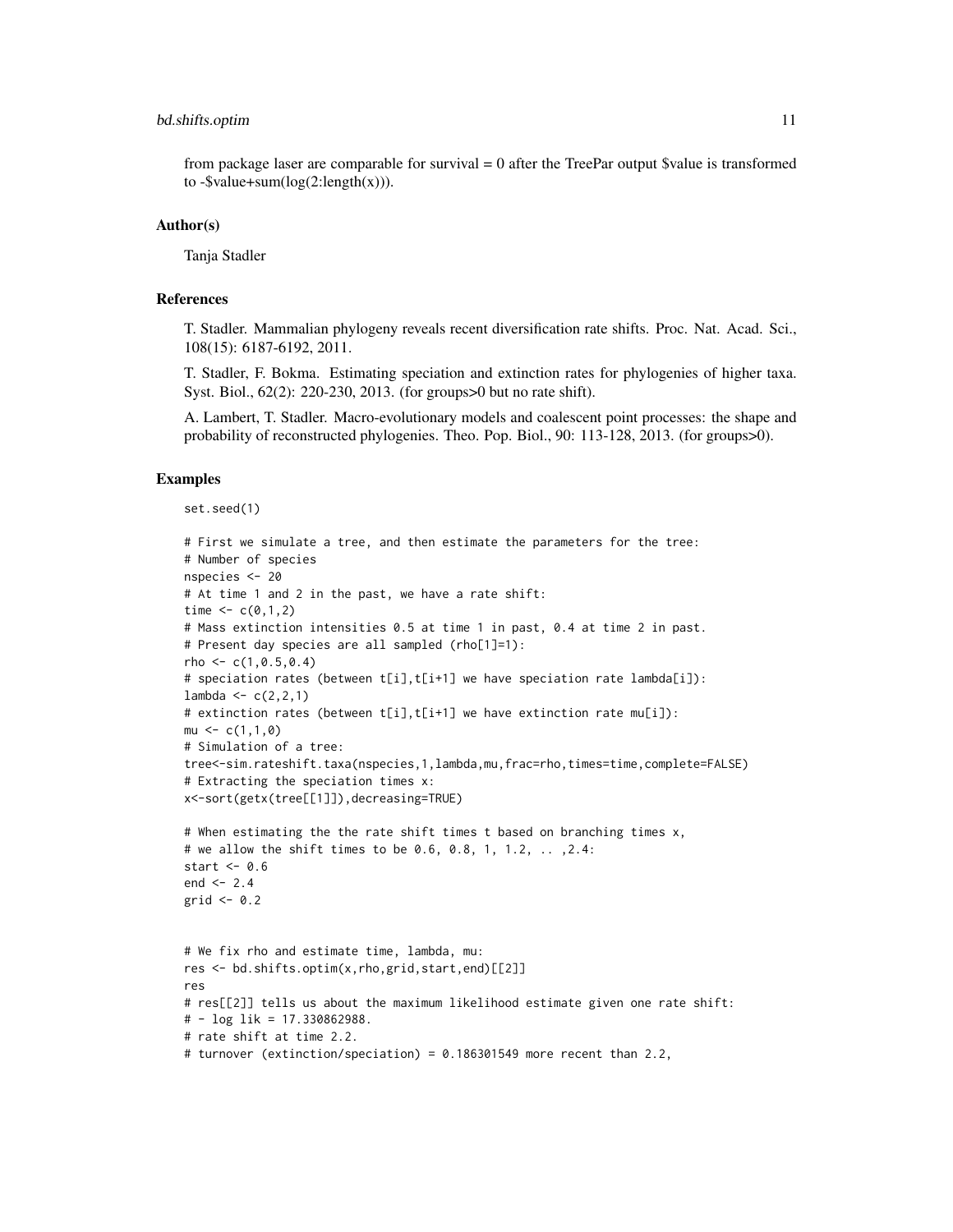```
# and = 0.939681843 more ancestral than 2.2.
# net diversification (speciation-extinction) rate = 0.958947381 more recent than 2.2,
# and = 0.000100009 more ancestral than 2.2.
#test if i shifts explain the tree significantly better than i-1 shifts, here i=1:
i <-1
test<-pchisq(2*(res[[i]][1]-res[[i+1]][1]),3)
#if test>0.95 then i shifts is significantly better than i-1 shifts at a 5% error
# We fix rho=1 and mu=0 and then estimate time, lambda:
resyule <- bd.shifts.optim(x,rho,grid,start,end,yule=TRUE)
resyule[[2]]
# We estimate time, rho, lambda, mu:
resrho <- bd.shifts.optim(x,rho,grid,start,end,ME=TRUE)
resrho[[2]]
# Data analysis in Stadler & Bokma, 2012:
# Number of species in each order from Sibley and Monroe (1990)
data(bird.orders)
S <- c(10, 47, 69, 214, 161, 17, 355, 51, 56, 10, 39, 152, 6, 143,
358, 103, 319, 23, 291, 313, 196, 1027, 5712)
groups<-get.groups(bird.orders,S,0)
groupscut<-get.groups(bird.orders,S,96.43)
x<-branching.times(bird.orders)
# transforming molecular timescale into calendar timescale
groups[,1]<-groups[,1]/0.207407
x<-x/0.207407
bd.shifts.optim(x,sampling=c(1),survival=1,groups=groups)[[2]]
bd.shifts.optim(x,sampling=c(1),survival=1,groups=groupscut)[[2]]
# allowing one shift in rates:
bd.shifts.optim(x,sampling=c(1,1),grid=1,start=20,end=25,survival=1,groups=groupscut)[[2]]
```
bd.shifts.plot *bd.shifts.plot: Plots the diversification rate estimates obtained with the function bd.shifts.optim.*

#### Description

bd.shifts.plot plots the diversification rate estimates obtained with the function bd.shifts.optim.

#### Usage

```
bd.shifts.plot(resall,shifts,timemax=100,ratemin=-1,ratemax=1,plotturnover=FALSE)
```
#### Arguments

resall When k trees were analyzed, a list of length k with entries being the component [[2]] of the output from bd.shifts.optim for each tree.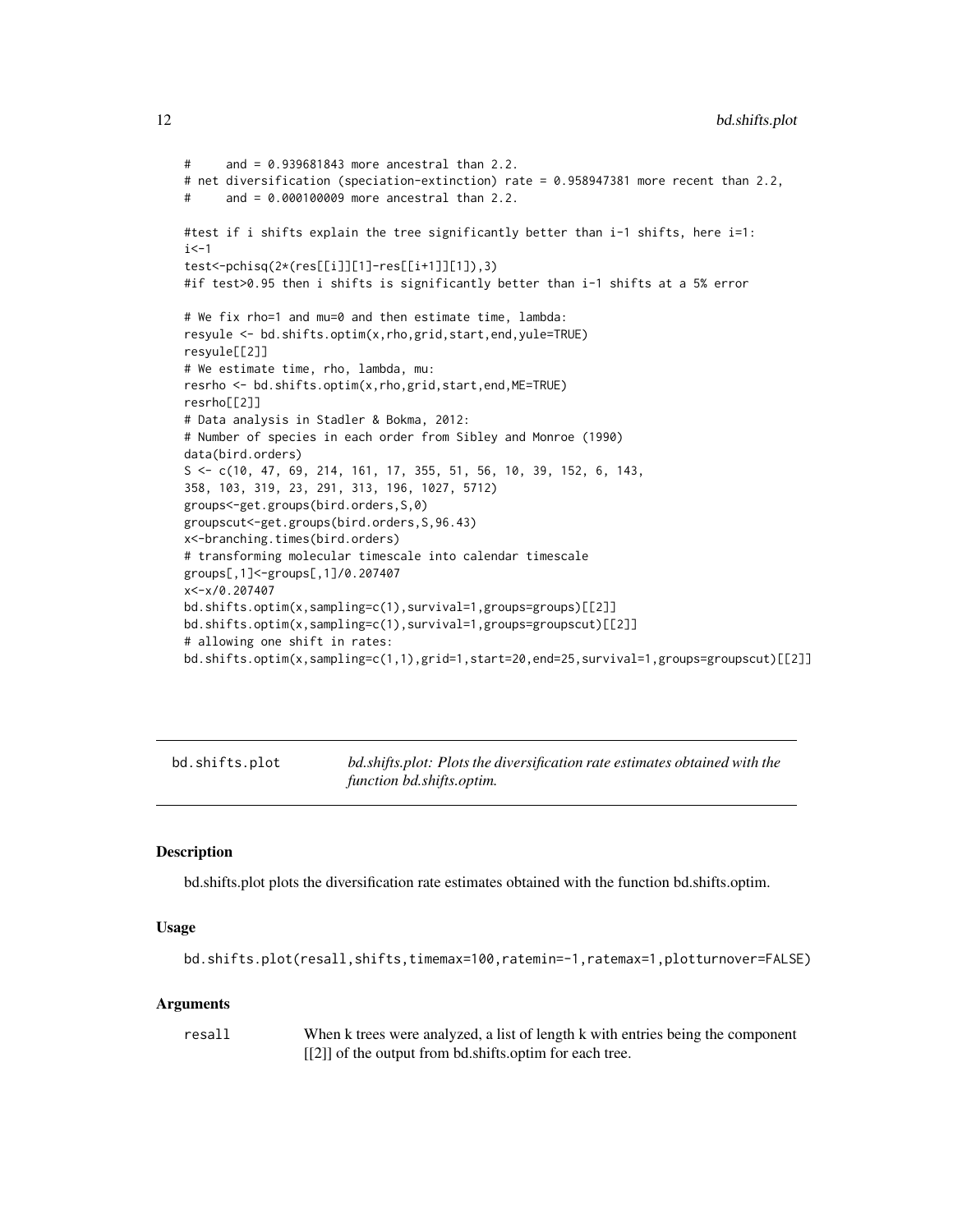#### bd.shifts.plot 13

| shifts           | resall contains the maximum likelihood parameter estimates for 0m shifts.                                                                                                             |
|------------------|---------------------------------------------------------------------------------------------------------------------------------------------------------------------------------------|
|                  | shifts specifies for how many shifts you want to plot the estimated diversifica-<br>tion rates (you can determine the number of significant shifts using a likelihood<br>ratio test). |
| timemax          | Specifies the upper end of the x-axis (time in past). Lower end is always 0.                                                                                                          |
| ratemin, ratemax |                                                                                                                                                                                       |
|                  | Specifies the upper and lower end of the y-axis (diversification rates).                                                                                                              |
| plotturnover     | The net diversification (speciation-extinction) rate is plotted. If plotturnover=TRUE,<br>also turnover=extinction/speciation is plotted.                                             |

#### Author(s)

Tanja Stadler

#### References

T. Stadler. Mammalian phylogeny reveals recent diversification rate shifts. Proc. Nat. Acad. Sci., 108(15): 6187-6192, 2011.

#### Examples

set.seed(1)

```
# First we simulate a tree, and then estimate the parameters for the tree:
# Number of species
nspecies <- 20
# At time 1 and 2 in the past, we have a rate shift:
time <- c(0,1,2)# Mass extinction intensities 0.5 at time 1 in past, 0.4 at time 2 in past.
# Present day species are all sampled (rho[1]=1):
rho <- c(1, 0.5, 0.4)# speciation rates (between t[i],t[i+1] we have speciation rate lambda[i]):
lambda < -c(2,2,1)# extinction rates (between t[i],t[i+1] we have extinction rate mu[i]):
mu < -c(1,1,0)# Simulation of a tree:
tree<-sim.rateshift.taxa(nspecies,1,lambda,mu,frac=rho,times=time,complete=FALSE)
# Extracting the speciation times x:
x<-sort(getx(tree[[1]]),decreasing=TRUE)
# When estimating the shift times t for x, we allow the shift times to be 0.6, 0.8, 1, 1.2, ..., 2.4:
start <-0.6end <- 2.4grid \leq 0.2# We fix rho and estimate time, lambda, mu:
res <- bd.shifts.optim(x,rho,grid,start,end)
res[[2]]
# We plot the result for 2 shifts:
bd.shifts.plot(list(res[[2]]),2,3,0,2)
```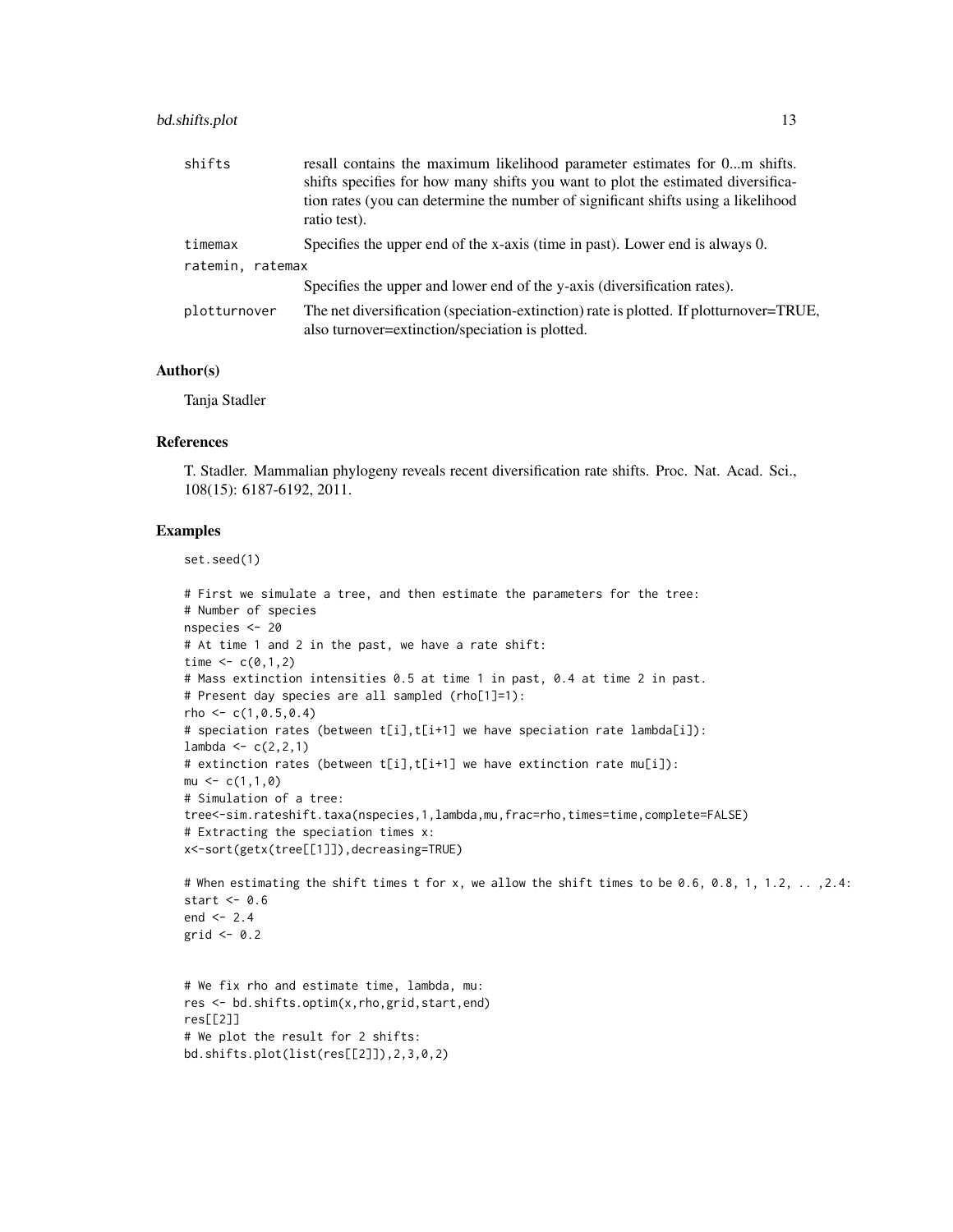<span id="page-13-0"></span>bdsky.stt.optim *bdsky.stt.optim: Estimating piecewise constant birth and death rates in phylogenies with sequentially sampled tips.*

#### Description

bdsky.stt.optim estimates the maximum likelihood birth and death rates together with the rate shift times t=(t[1],t[2] .., t[m]) for a given phylogenetic tree with sequentially sampled tips. At the times t, the rates are allowed to change.

#### Usage

bdsky.stt.optim(x,ttype=0,rho=0,sampprob=c(0),constdeath=0,root=0)

#### Arguments

|              | X          | Vector of branching and sampling times in the phylogeny. Time is measured<br>increasing going into the past with the present being time 0. x can be obtained<br>from a phylogenetic tree using getx (TREE, sersampling=TRUE).                                                                                                                                                                                                                                                  |
|--------------|------------|--------------------------------------------------------------------------------------------------------------------------------------------------------------------------------------------------------------------------------------------------------------------------------------------------------------------------------------------------------------------------------------------------------------------------------------------------------------------------------|
|              | ttype      | Vector of same length as x. If ttype[i]=0, then $x[i]$ denotes a branching event. If<br>ttype $[i]=1$ , then $x[i]$ denotes a sampling event.                                                                                                                                                                                                                                                                                                                                  |
|              | rho        | Probability of sampling individuals at present. rho=0 is default.                                                                                                                                                                                                                                                                                                                                                                                                              |
|              | sampprob   | Vector of length k where k is the number of different birth rates to be estimated.                                                                                                                                                                                                                                                                                                                                                                                             |
|              | constdeath | If constdeath=0 (default) then k death rates are estimated. If constdeath=1, then<br>1 death rate is estimated.                                                                                                                                                                                                                                                                                                                                                                |
|              | root       | root=0 indicates that there is an edge above the root (mrca) in the tree. root=1<br>indicates that there is no edge above the root.                                                                                                                                                                                                                                                                                                                                            |
| <b>Value</b> |            |                                                                                                                                                                                                                                                                                                                                                                                                                                                                                |
|              | out[1]]    | Entry [[j]] are the maximum likelihood parameter estimates for $j$ -1 shifts, $j$ =1k.<br>The first entry of out [[1]] $\lim_{h \to 0}$ is the -log likelihood value, followed by the maxi-<br>mum likelihood parameter estimates. The parameters are stated in the following<br>order: first the j turnover estimates (from recent to ancient), then the j diversi-<br>fication (speciation-extinction) rate estimates (from recent to ancient), then the<br>j-1 shift times. |
|              | out[2]     | Matrix where in each row, the first entry denotes the type of convergence prob-<br>lem, the second entry denotes the number of shifts in the problematic calucla-                                                                                                                                                                                                                                                                                                              |

#### Note

bdsky.stt.optim extends the function bd.shifts.optim to trees with sequentially sampled tips.

tion, and the third entry denotes in which interval it happened.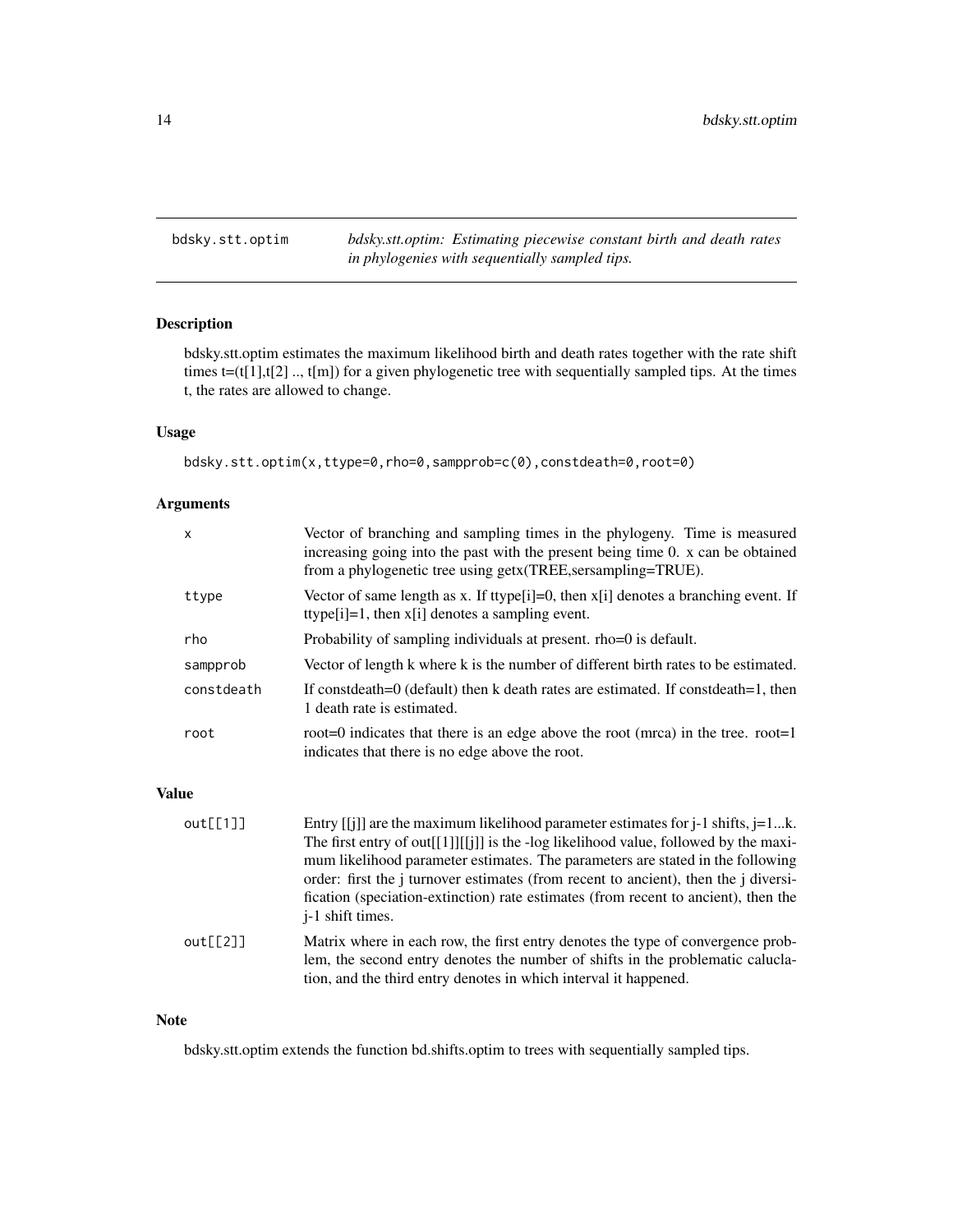#### <span id="page-14-0"></span>create.mat 15

#### Author(s)

Tanja Stadler

#### References

T. Stadler, D. Kuehnert, S. Bonhoeffer, A. Drummond. Birth-death skyline plot reveals temporal changes of epidemic spread in HIV and hepatitis C virus (HCV). Proc. Nat. Acad. Sci., 110(1): 228-233, 2013.

#### Examples

```
set.seed(1)
# simulation of a tree with one rate shift at 0.5:
lambda < -c(3, 4)mu < -c(1,1)sampprob <- c(0.5,0.5)
time<-c(0,0.5)
n<-10
tree<- sim.bdsky.stt(n,lambda,mu,time,sampprob)
tree2<-addroot(tree[[1]],tree[[1]]$root.edge)
summary<-getx(tree2,sersampling=TRUE)
times<-summary[,1]
ttype<-summary[,2]
```

```
# Maximum likelihood parameter estimation:
out <- bdsky.stt.optim(x=times,ttype=ttype,sampprob=sampprob,root=0)
```
create.mat *create.mat: Generates input for LikAge and bd.age.optim.matlab.*

#### Description

create.mat generates input for LikAge and bd.age.optim.matlab.

#### Usage

```
create.mat(x, numgridpts=500, path, matfilename="setup")
```

|            | Vector of speciation times in the phylogeny. Time is measured increasing going                                  |
|------------|-----------------------------------------------------------------------------------------------------------------|
|            | into the past with the present being time 0. x can be obtained from a phyloge-<br>netic tree using getx (TREE). |
| numgridpts | Number of gridpoints to be used in the numerical likelihood calculation in Lik-<br>Age or bd.age.optim.matlab.  |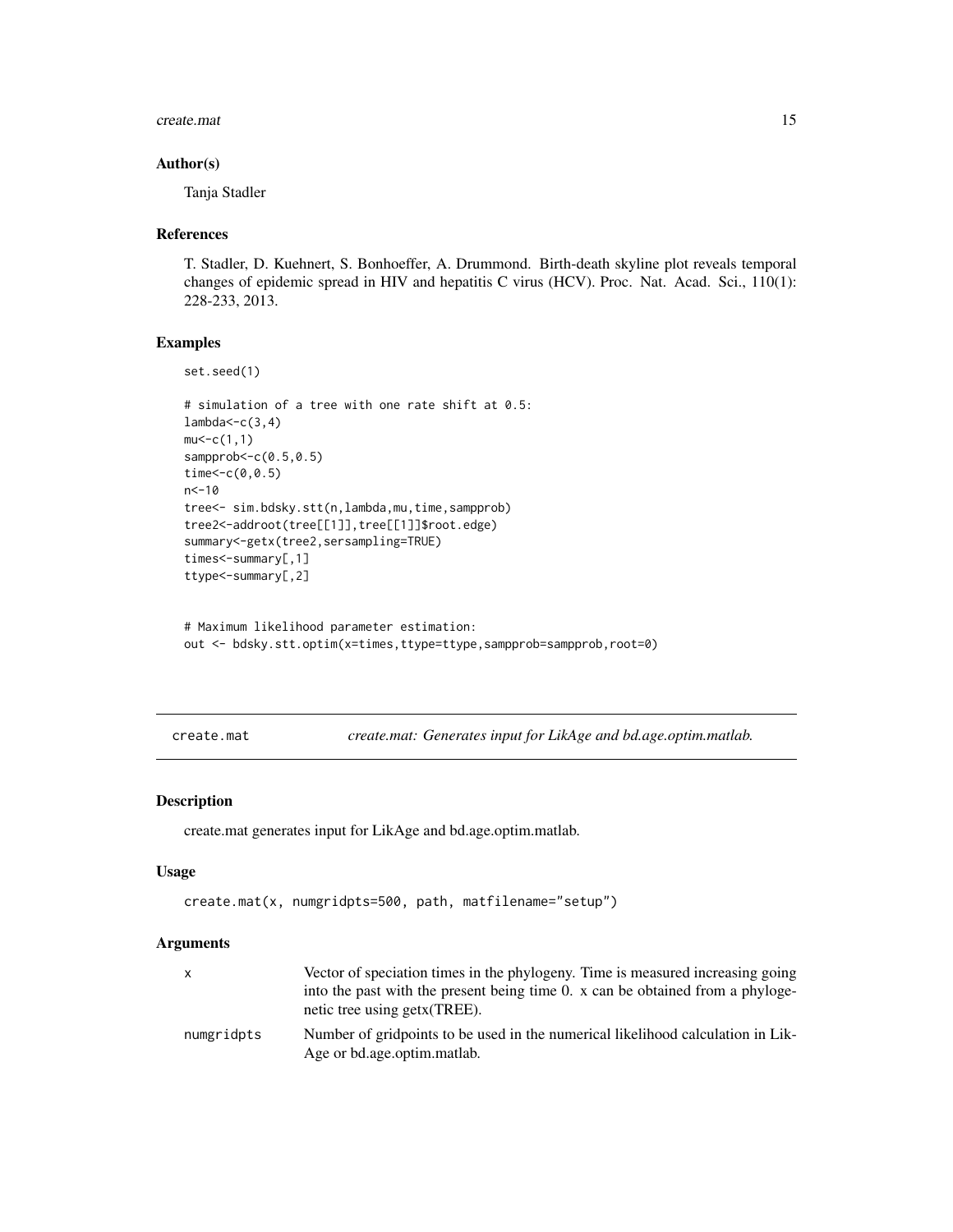<span id="page-15-0"></span>

| path        | Path where your MCR (Matlab Compiler Runtime) is installed (for details see<br>?LikAge).                                         |
|-------------|----------------------------------------------------------------------------------------------------------------------------------|
| matfilename | File matfilename mat is created which contains input (speciation times) in a<br>valid format for LikAge and bd.age.optim.matlab. |

#### Value

| res | 0 is returned. The file for downstream analysis is saved as matfilename.mat. |  |  |
|-----|------------------------------------------------------------------------------|--|--|
|-----|------------------------------------------------------------------------------|--|--|

#### **Note**

This function relies on compiled Matlab applications that need to be downloaded. For setting up the environment to run the function, please refer to 'Notes' in function 'LikAge'. This function is useful to evaluate if LikAge or bd.age.optim.matlab are called several times for one tree. Then the input for the matlab functions is created once and used in LikAge or bd.age.optim.matlab through inputformat=1 and specifying matfilename.

#### Author(s)

Helen Alexander, Tanja Stadler

#### References

H. Alexander, A. Lambert, T. Stadler. Quantifying Age-Dependent Extinction from Species Phylogenies. Submitted.

#### Examples

```
## You need MCR to run the example
## directory where MCR is installed
# path<-"/Applications/MATLAB_R2014a_node.app/"
## location of folder TreePar_Matlab containing compiled Matlab applications (see ?LikAge)
# locationMat<-"/Users/tstadler/Documents/Data/Uni/Research/R/TreeParProject/TreePar_Matlab"
##
# x<-1:20
# setwd(paste(locationMat,"/compiled",sep=""))
# out <- create.mat(x,path=path)
```
get.groups *get.groups: Generates input for bd.shifts.optim when groups!=0.*

#### Description

get.groups generates input for bd.shifts.optim if the phylogeny is not resolved on the species level  $(grows!=0)$ .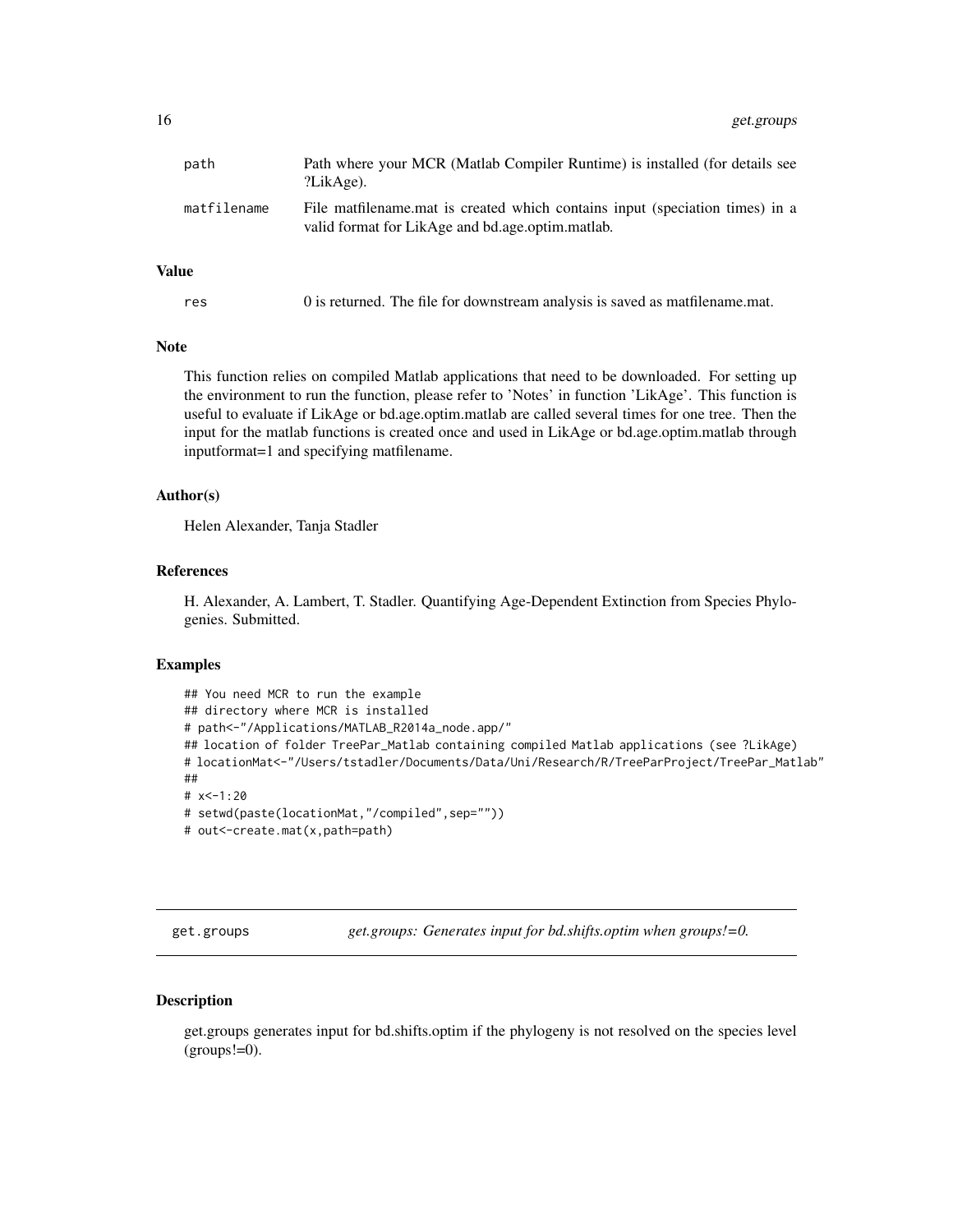#### <span id="page-16-0"></span>LikAge 17

#### Usage

get.groups(tree,S,xcut=0)

#### Arguments

| tree | Phylogenetic tree to be analyzed with bd.shifts.optim.                                                                                                                 |
|------|------------------------------------------------------------------------------------------------------------------------------------------------------------------------|
| S.   | S[i]: Number of species in tree represented by leaf i.                                                                                                                 |
| xcut | Age of the higher taxa. If $xcut=0$ : age of higher taxa is the length of the edge<br>corresponding to the higher taxa. If $xcut>0$ : age of each higher taxa is xcut. |
|      |                                                                                                                                                                        |

#### Author(s)

Tanja Stadler

#### References

T. Stadler, F. Bokma. Estimating speciation and extinction rates for phylogenies of higher taxa. Syst. Biol., 62(2): 220-230, 2013.

#### Examples

# see manual of bd.shifts.optim()

| LikAge | LikAge: Calculates the likelihood of speciation and extinction rates |
|--------|----------------------------------------------------------------------|
|        | for an ultrametric phylogeny under an age-dependent extinction model |
|        | conditioning on the age of the tree.                                 |

#### Description

LikAge calculates the likelihood of speciation and extinction rates for an ultrametric phylogeny under an age-dependent extinction model conditioning on the age of the tree. Speciation rate is constant. Time to extinction is a Gamma distribution.

#### Usage

```
LikAge(x, lambda, k, theta, sampling, root=1, inputformat=0,
precision=4, numgridpts=500, path, matfilename="setup")
```

| $\mathsf{x}$ | Vector of speciation times in the phylogeny. Time is measured increasing going<br>into the past with the present being time 0. x can be obtained from a phyloge-<br>netic tree using getx (TREE). |
|--------------|---------------------------------------------------------------------------------------------------------------------------------------------------------------------------------------------------|
| lambda       | Speciation rate.                                                                                                                                                                                  |
| k            | Shape parameter of the Gamma distribution modelling time to extinction.                                                                                                                           |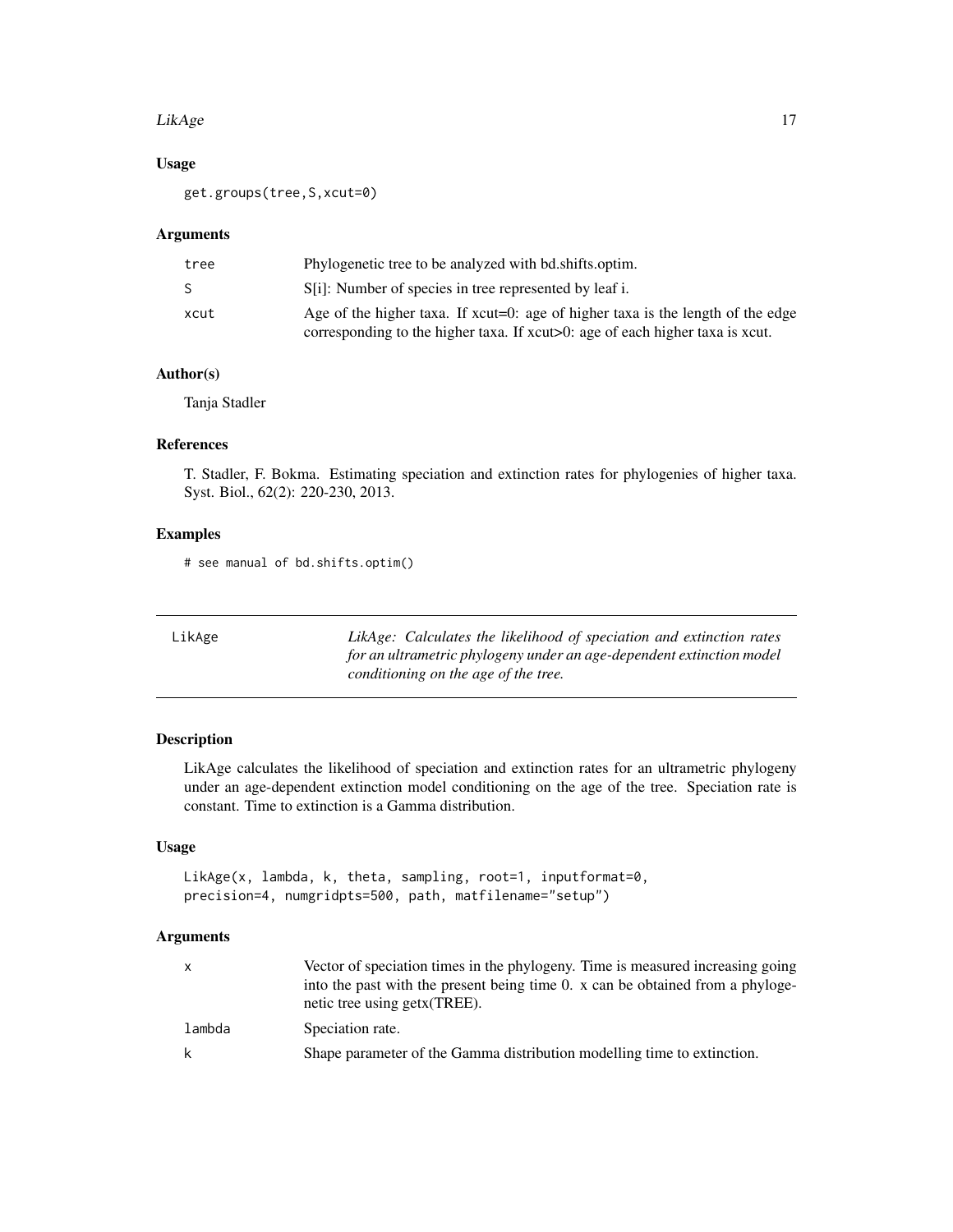| theta       | Scale parameter of the Gamma distribution modelling time to extinction.                                                                                                                                                |
|-------------|------------------------------------------------------------------------------------------------------------------------------------------------------------------------------------------------------------------------|
| sampling    | Probability to sample a present day lineage.                                                                                                                                                                           |
| root        | If root = 1, $max(x)$ is the crown age and the likelihood is conditioned on the crown<br>age. If root=0, $max(x)$ is the stem age and the likelihood is conditioned on the<br>stem age.                                |
| inputformat | If 0, then speciation time vector 'x' is supplied. If 1, then mat-file input (obtained<br>by create.mat) in 'matfilename' is supplied, and 'x' is not considered.                                                      |
| precision   | Number of decimal places returned from the numerical likelihood calculation.                                                                                                                                           |
| numgridpts  | Number of gridpoints (evenly spaced time points between zero and the tree age,<br>$max(x)$ ) used in the numerical likelihood calculation. The higher this number,<br>the more accurate the numerical results will be. |
| path        | Path where your MCR (Matlab Compiler Runtime) is installed (for details see<br>?LikAge).                                                                                                                               |
| matfilename | Only relevant if inputformat=1; then matfilename="setup" if input file is setup.mat.                                                                                                                                   |

#### Value

res negative log likelihood of the parameters given the tree. The likelihood conditions on sampling of at least 1 extant tip (analog to survival=1 in other likelihood functions of TreePar).

#### Note

You do not need Matlab software to use the compiled Matlab applications. First you need to download the Matlab Compiler Runtime (MCR), freely available from Mathworks at: http://www.mathworks.com/products/compil You should download the same version with which the applications were compiled: if you use the compiled code we provide, this is v8.3. Note the directory where you install MCR, it has to be inputted in LikAge as 'path'. When you install MCR, the Installer gives the message: "On the target computer, append the following to you DYLD\_LIBRARY\_PATH environment variable:.." then it gives a path name which should be copied and pasted before closing the installer. Second you have to download the folder TreePar\_Matlab which is available on our github account: https://github.com/cevo-public. The compiled Matlab applications are in the subfolder TreePar\_Matlab/compiled and should run on Mac OS version 10.7 and newer. If our compiled code does not run on your system, then you need to compile our Matlab code (m-files) in TreePar\_Matlab/source to produce applications compatible with your system. This requires a licensed copy of the Matlab software (see http://www.mathworks.com/). Open Matlab. Change to directory TreePar\_Matlab/source. Then execute the following commands to compile the m-files into stand-alone applications using the Matlab compiler MCC: » mcc -m -R -nodisplay -R -nojvm EvalLFcn.m ; » mcc -m -R -nodisplay -R -nojvm MaxLFcn.m ; » mcc -m -R -nodisplay -R -nojvm ReadTreeFcn.m . Copy the three resulting .sh and .app files to the folder TreePar\_Matlab/compiled. Note that if you have a licensed copy of Matlab and do not wish to use the R interface, the m-files we provide in TreePar\_Matlab/source can also be used directly in Matlab for likelihood computations.

#### Author(s)

Helen Alexander, Tanja Stadler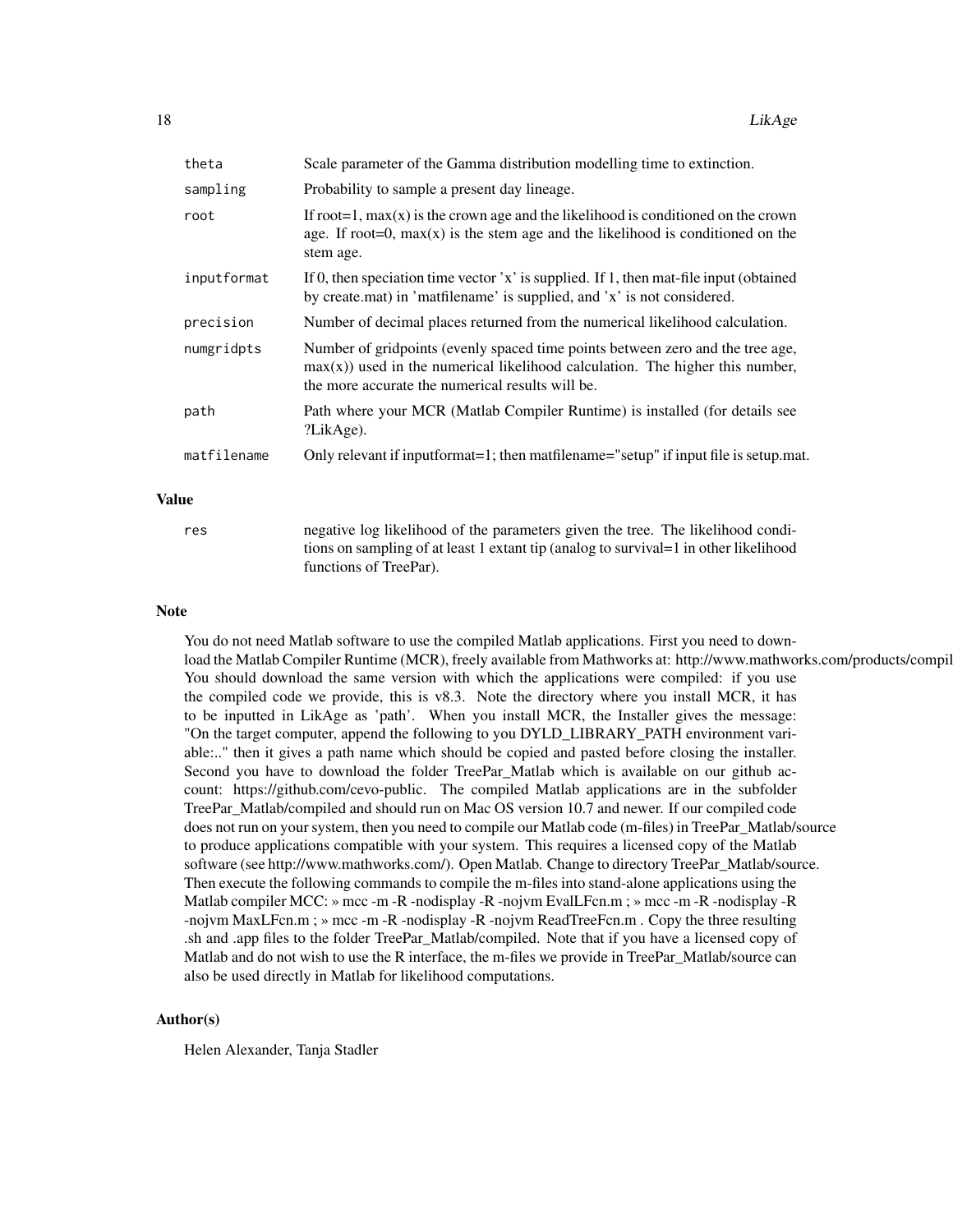#### <span id="page-18-0"></span>LikConstant 19

#### References

H. Alexander, A. Lambert, T. Stadler. Quantifying Age-Dependent Extinction from Species Phylogenies. Submitted.

#### Examples

```
## You need MCR to run the example
## directory where MCR is installed
# path<-"/Applications/MATLAB_R2014a_node.app/"
## location of folder TreePar_Matlab
# locationMat<-"/Users/tstadler/Documents/Data/Uni/Research/R/TreeParProject/TreePar_Matlab"
#
# x<-1:20
# numgridpts<-500
# lambda<-2
# k<-1
# theta<-1
# sampling<-1
## Provide path where the folder TreePar_Matlab is available
# setwd(paste(locationMat,"/compiled",sep=""))
# LikAge(x,lambda, k, theta, sampling, path=path)
## If the shape parameter is 1, we have a constant extinction rate,
## corresponding to the function LikShift. Then the following commands return the same result.
# LikAge(x,1, 1, 2, sampling, numgridpts=1000, path=path)
# LikShifts(x,c(0),c(1),c(1/2),c(1))
```

| LikConstant | LikConstant: Calculates the likelihood of constant birth and death |  |  |  |  |
|-------------|--------------------------------------------------------------------|--|--|--|--|
|             | rates for a given phylogenetic tree.                               |  |  |  |  |

#### Description

LikConstant calculates the likelihood of constant speciation and extinction rates for a given phylogenetic tree, conditioning on the age of the tree.

#### Usage

```
LikConstant(lambda,mu,sampling,x,root=1,survival=1)
```

| lambda.mu | Speciation and extinction rate.                                                                                                                                                                   |
|-----------|---------------------------------------------------------------------------------------------------------------------------------------------------------------------------------------------------|
| sampling  | Sampling is the probability of an extant species being sampled and included into<br>the tree.                                                                                                     |
| X         | Vector of speciation times in the phylogeny. Time is measured increasing going<br>into the past with the present being time 0. x can be obtained from a phyloge-<br>netic tree using getx (TREE). |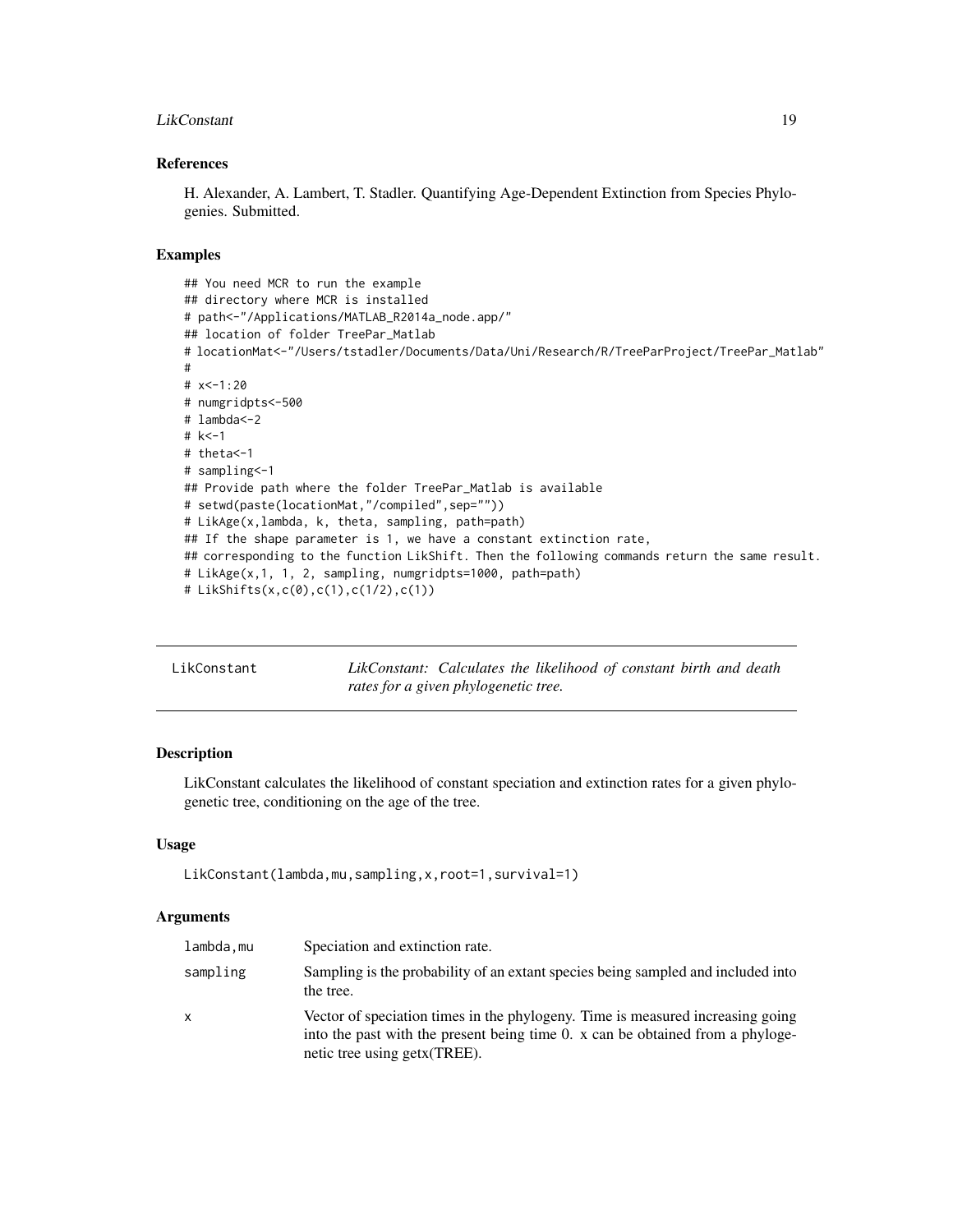<span id="page-19-0"></span>

| root     | If root = 1 then max(x) is the mrca (crown age), if root = 0 then max(x) is the<br>age of a branch ancestral to the mrca (stem age). |
|----------|--------------------------------------------------------------------------------------------------------------------------------------|
| survival | If survival $= 1$ : The likelihood is conditioned on survival of the process (recom-<br>mended). Otherwise survival $= 0$ .          |

#### Value

| -log likelihood of the birth and death rates given the tree. |
|--------------------------------------------------------------|
|                                                              |

### Author(s)

Tanja Stadler

#### References

T. Stadler. On incomplete sampling under birth-death models and connections to the samplingbased coalescent. Jour. Theo. Biol. 261: 58-66, 2009.

#### Examples

```
# see manual of LikShifts()
```

| LikConstantn | LikConstantn: Calculates the likelihood of constant birth and death |  |  |  |  |
|--------------|---------------------------------------------------------------------|--|--|--|--|
|              | rates for a given phylogenetic tree.                                |  |  |  |  |

#### Description

LikConstantn calculates the likelihood of constant birth and death rates for a given phylogenetic tree, conditioning on the age of the tree and the number of tips.

#### Usage

```
LikConstantn(lambda,mu,sampling,x,root=1)
```

| lambda,mu | Speciation and extinction rate.                                                                                                                                                                   |
|-----------|---------------------------------------------------------------------------------------------------------------------------------------------------------------------------------------------------|
| sampling  | Sampling is the probability of an extant species being sampled and included into<br>the tree.                                                                                                     |
| X         | Vector of speciation times in the phylogeny. Time is measured increasing going<br>into the past with the present being time 0. x can be obtained from a phyloge-<br>netic tree using getx (TREE). |
| root      | If root = 1 then max(x) is the mrca (crown age), if root = 0 then max(x) is the<br>age of a branch ancestral to the mrca (stem age).                                                              |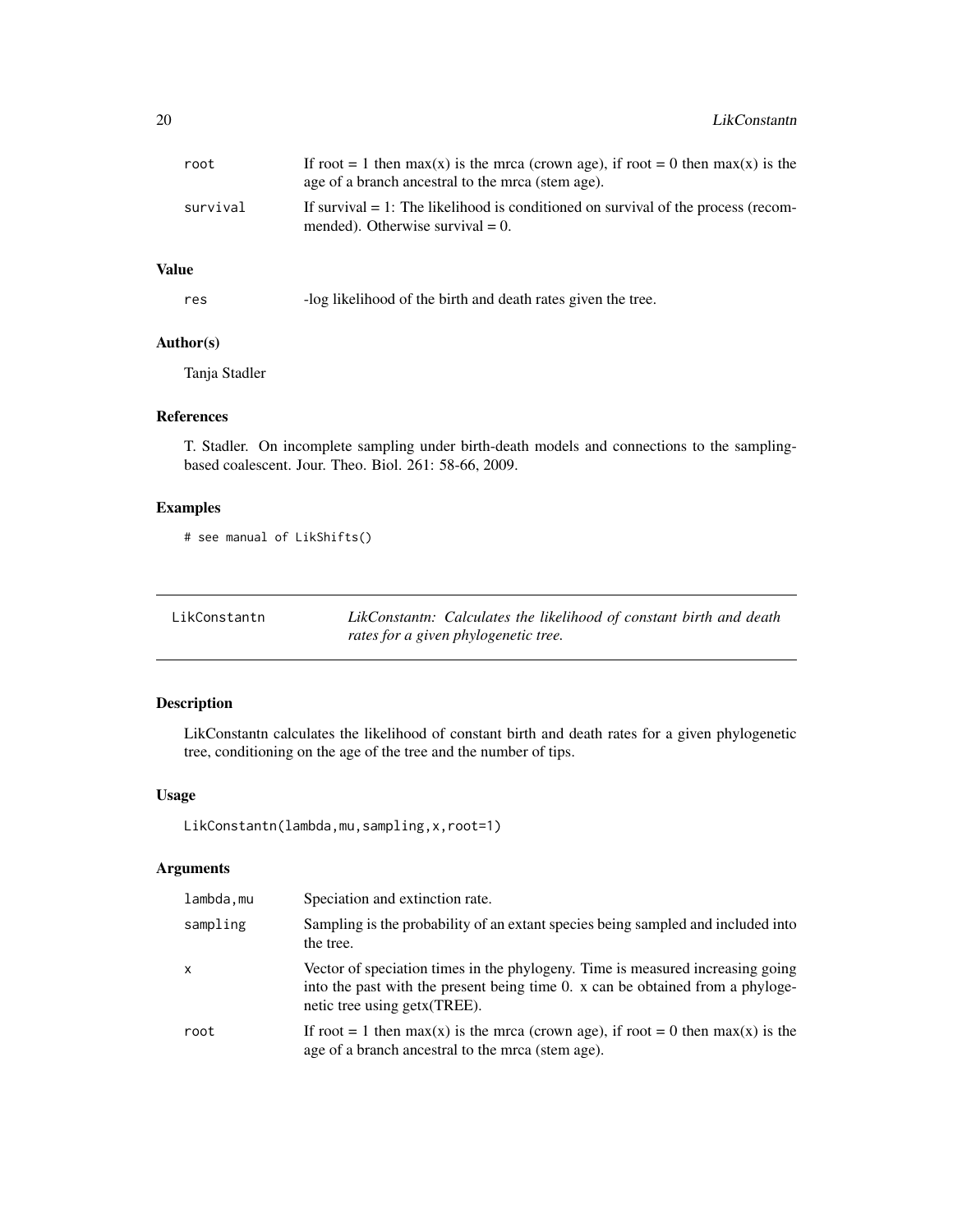#### <span id="page-20-0"></span>LikDD 21

#### Value

res -log likelihood birth and death rate given the phylogeny.

#### Author(s)

Tanja Stadler

#### References

T. Stadler. On incomplete sampling under birth-death models and connections to the samplingbased coalescent. Jour. Theo. Biol. 261: 58-66, 2009.

#### Examples

# see manual of LikShifts()

LikDD *LikDD: Calculates the likelihood of speciation and extinction rates for an ultrametric phylogeny under a density-dependent speciation model conditioning on the age of the tree.*

#### Description

LikDD calculates the likelihood of speciation and extinction rates for a phylogeny under a densitydependent speciation model. Speciation rate is a function of the number of species  $N$ , lambda $(N)$  =  $max(0, lambda(1-N/K))$ , where K is the carying capacity and lambda the speciation rate when N«K. Extinction rate is mu (constant). For a computationally much faster implementation, please use function runExpoTree in R package expoTree. In contrast to LikDD, runExpoTree can handle trees with tips sampled sequentially through time.

#### Usage

```
LikDD(par,model=-1,x,Ndec=-1,minN=0,psi=0,sampling=1,root=0,ki=0,muset=0,vec=0)
```

| par   | Parameters (lambda, mu, K) for which to calculate the likelihood: lambda is spe-<br>ciation rate, mu is extinction rate, and K is carrying capacity.                                                                               |
|-------|------------------------------------------------------------------------------------------------------------------------------------------------------------------------------------------------------------------------------------|
| model | model = -1: speciation rate is $lambda(N) = max(0,lambda(1-N/K))$ . model = 0:<br>speciation rate is lambda(N) = lambda for N $\leq$ K, und lambda(N) = 0 for N>K.                                                                 |
| x     | Vector of speciation times and ancient lineage sampling times in the phylogeny.<br>Time is measured increasing going into the past with the present being time 0.<br>x can be obtained from a phylogenetic tree using getx (TREE). |
| Ndec  | Help variable when optimizing.                                                                                                                                                                                                     |
| minN  | Help variable when optimizing.                                                                                                                                                                                                     |
| psi   | Rate for sampling lineages through time.                                                                                                                                                                                           |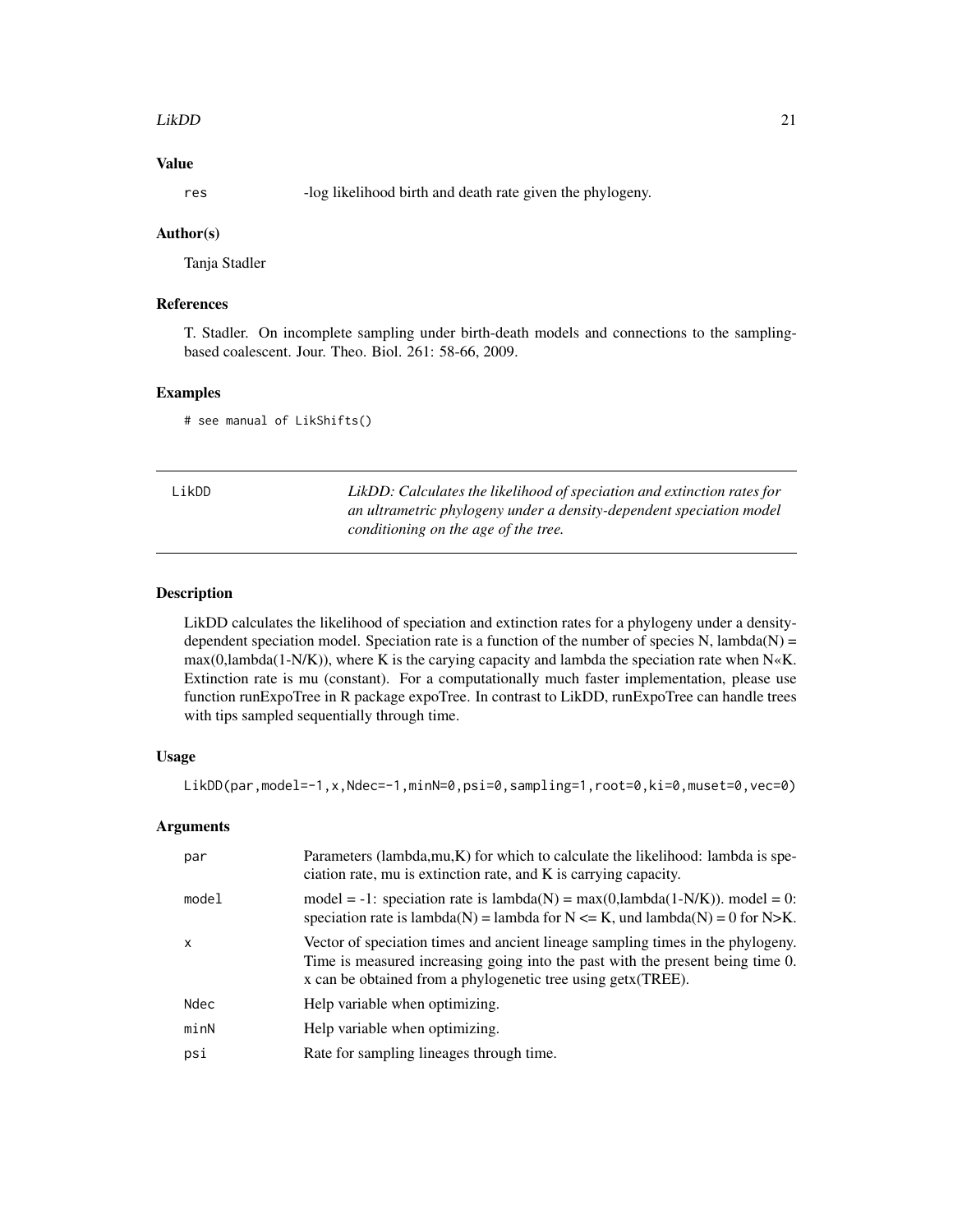<span id="page-21-0"></span>

| sampling | Probabiliy to sample a present day lineage.                                                                                                                   |
|----------|---------------------------------------------------------------------------------------------------------------------------------------------------------------|
| root     | If root = 1 then max(x) is the mrca (crown age), if root = 0 then max(x) is the<br>age of a branch ancestral to the mrca (stem age).                          |
| ki       | Help variable when optimizing.                                                                                                                                |
| muset    | Help variable when optimizing.                                                                                                                                |
| vec      | vec=0 returns likelihood of model parameters for a tree given 1 lineage at be-<br>ginning. vec=1 returns vector of likelihoods given i lineages at beginning. |

#### Value

res -log likelihood of the parameters given the tree.

#### **Note**

A faster version is now implemented in R package expoTree by Gabriel Leventhal. It is equivalent to the method here, see examples in LikShifts() manual. Further, expoTree can handle trees with sequentially sampled tips.

#### Author(s)

Tanja Stadler, Gabriel Leventhal

#### References

R.S. Etienne, B. Haegeman, T. Stadler, T. Aze, P.N. Pearson, A. Purvis, A.B. Phillimore. Diversitydependence brings molecular phylogenies closer to agreement with the fossil record. Proc. Roy. Soc. B, 279: 1300-1309, 2012.

G. Leventhal, H. Guenthard, S. Bonhoeffer, T. Stadler. Using an epidemiological model for phylogenetic inference reveals density-dependence in HIV transmission. Mol. Biol. Evol., 31(1): 6-17, 2014.

#### Examples

```
# see manual of LikShifts()
```

| LikShifts | LikShifts: Calculates the likelihood of time-dependent birth and death |
|-----------|------------------------------------------------------------------------|
|           | rates given a phylogenetic tree.                                       |

#### Description

LikShifts calculates the likelihood of speciation and extinction rates and shift times for a given phylogenetic tree, conditioning on the age of the tree.

#### Usage

LikShifts(x, t, lambda, mu, sampling, posdiv=FALSE,survival=1,groups=0)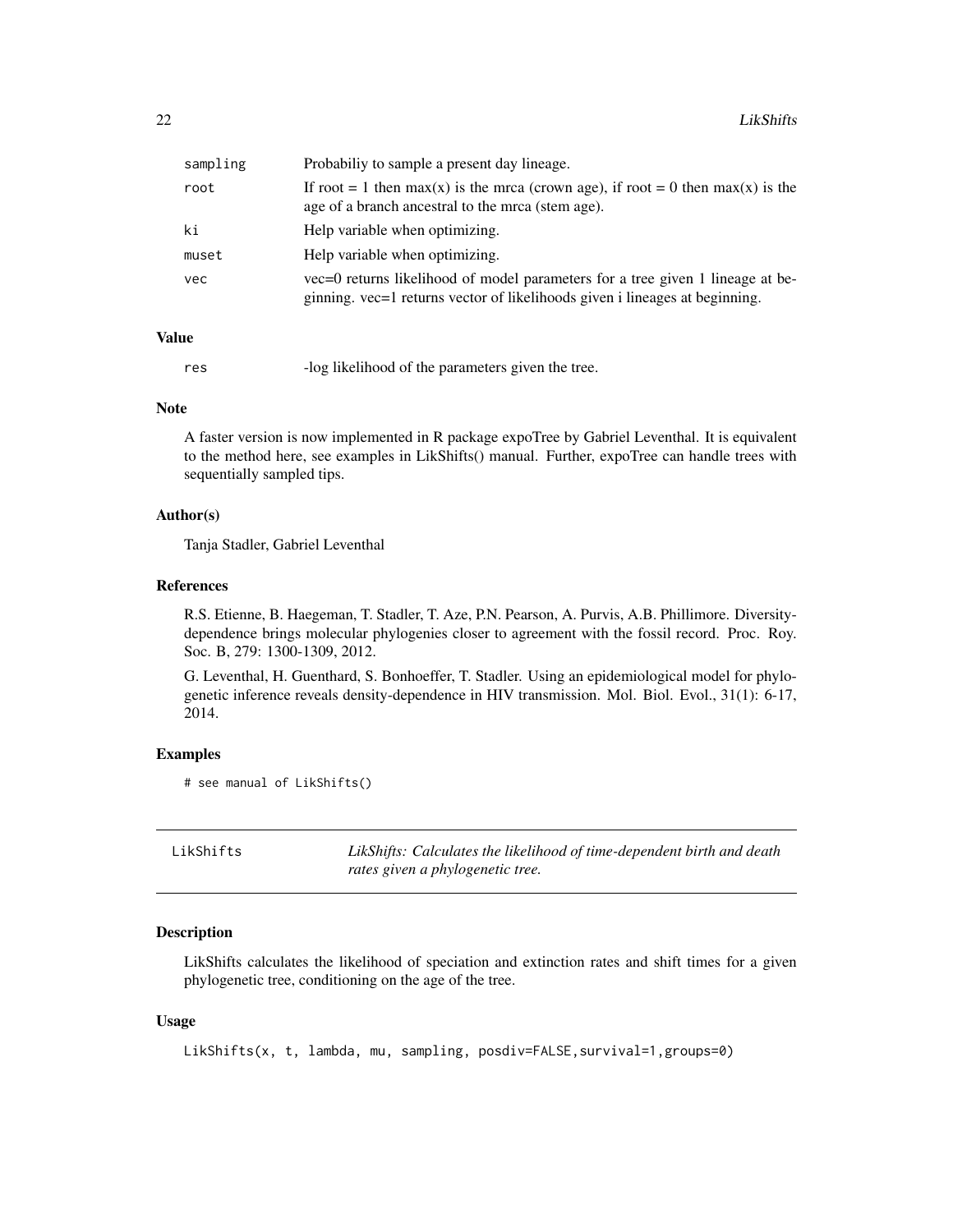#### LikShifts 23

#### Arguments

|              | X          | Vector of speciation times in the phylogeny. Time is measured increasing going<br>into the past with the present being time 0. x can be obtained from a phyloge-<br>netic tree using getx(TREE).                                                                                                                                                                      |
|--------------|------------|-----------------------------------------------------------------------------------------------------------------------------------------------------------------------------------------------------------------------------------------------------------------------------------------------------------------------------------------------------------------------|
|              | t          | Vector of length m specifying the time of rate shifts $(t[1]=0$ is required, being<br>the present). An entry in t may not coincide with an entry in x.                                                                                                                                                                                                                |
|              | lambda, mu | Vectors of the same length as t. I[i] (resp. mu[i]) specifies the speciation (resp.<br>extinction rate) prior to t[i].                                                                                                                                                                                                                                                |
|              | sampling   | Vector of same length as t. sampling[i] is the probability of a species surviv-<br>ing the mass extinction at time t[i]. sampling[1] is the probability of an extant<br>species being sampled. sampling $[1]=1$ means that the considered phylogeny is<br>complete. sampling[i]=1 (i>1) means that at time t[i], a rate shift may occur but<br>no species go extinct. |
|              | posdiv     | Not relevant when using LikShifts without optimizing (for bd.shifts.optim: pos-<br>div=FALSE (default) allows the (speciation-extinction) rate to be negative, i.e.<br>allows for periods of declining diversity. posdiv=TRUE forces the (speciation-<br>extinction) rate to be positive).                                                                            |
|              | survival   | If survival $= 1$ , the likelihood is conditioned on survival of the process (recom-<br>mended). Otherwise survival $= 0$ .                                                                                                                                                                                                                                           |
|              | groups     | If groups $!= 0$ : the first column of groups indicates the age of higher taxa and<br>the second column the number of species in the higher taxa (each row in groups<br>corresponds to a leaf in the tree).                                                                                                                                                           |
| <b>Value</b> |            |                                                                                                                                                                                                                                                                                                                                                                       |
|              |            | $\mathbf{1}$ and $\mathbf{1}$ and $\mathbf{1}$ and $\mathbf{1}$ and $\mathbf{1}$ and $\mathbf{1}$ and $\mathbf{1}$ and $\mathbf{1}$ and $\mathbf{1}$ and $\mathbf{1}$ and $\mathbf{1}$ and $\mathbf{1}$ and $\mathbf{1}$ and $\mathbf{1}$ and $\mathbf{1}$ and $\mathbf{1}$ and $\mathbf{1}$ and<br>$111$ $111$<br>$\sim$ 1 $\sim$ 1<br>$T^*$                         |

res -log likelihood of the model parameters for the given phylogenetic tree. The likelihood is calculated assuming there were two lineages at the time of the root. The likelihood is conditioned on survival of the two lineages if survival  $= 1$ . Likelihood values from bd.densdep.optim are directly comparable (eg. using AIC) for survival = 0. Likelihood values from laser are directly comparable to the TreePar output for survival = 0 after the TreePar output \$value is transformed to  $-\text{value}+\text{sum}(\log(2:\text{length}(x))).$ 

#### Author(s)

Tanja Stadler

#### References

T. Stadler. Mammalian phylogeny reveals recent diversification rate shifts. Proc. Nat. Acad. Sci., 108(15): 6187-6192, 2011.

#### Examples

timevec<-c(0,0.15,0.25) lambdavec<-c(2.5,2,3)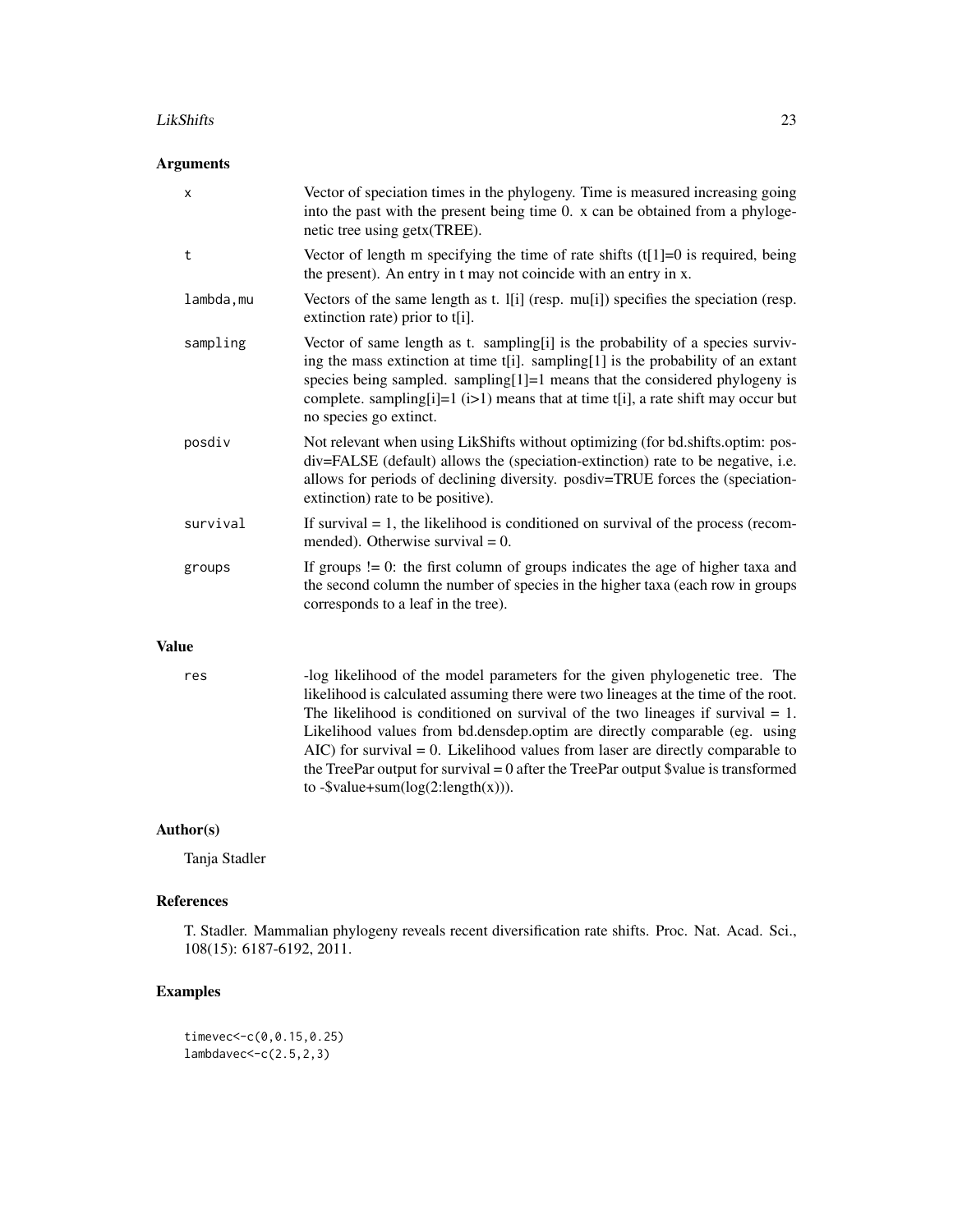```
muvec<-c(0.5,0.7,0.6)
x<-c(0.3,0.19,0.1)
x1 < -c(x, max(x) * 1.1)x2 < -c(x, max(x))sampling<-0.4
grouptime < - rep(min(x)*0.95, length(x)+1)group<- cbind(grouptime,grouptime*0+1)
group2 <- group
group2[1,2] < -4group2[2,2] < -5group2[3,2] <- 3
group3<-group
group3[2,2]<-10
### calculate likelihoods with root = 1
## Shifts in speciation / extinction rates (Stadler, PNAS 2011; Smrckova & Stadler, Manuscript 2014)
for (survival in c(\emptyset,1)) {
print(LikShiftsPP(x,timevec,lambdavec,muvec,sampling,survival=survival))
print(LikShifts(x,timevec,lambdavec,muvec,c(sampling,1,1),survival= survival))
print(LikShifts(x,timevec,lambdavec,muvec,c(sampling,1,1),survival= survival,groups=group))
print(LikShiftsSTT(par=c(lambdavec,muvec,timevec[-1]),x,x*0+1,sprob=c(0,0,0),
sampling=c(sampling,0,0),survival=survival,root=1))
print(" ")
}
## Shifts in speciation / extinction rates with group sampling
for (survival in c(\emptyset,1)) {
print(LikShifts(x,timevec,lambdavec,muvec,c(sampling,1,1),survival= survival,groups=group2))
print(LikShifts(x,timevec,lambdavec,muvec,c(sampling,1,1),survival= survival,groups=group3))
print(" ")
}
## Constant speciation and extinction rates
# condition on age of tree x[1] and number of tips n
LikShiftsPP(x,timevec[1],lambdavec[1],muvec[1],sampling,n=1)
LikConstantn(lambdavec[1],muvec[1],sampling,x)
print(" ")
# condition on age of tree x[1]
for (survival in c(\emptyset,1)) {
print(LikConstant(lambdavec[1],muvec[1],sampling,x,root=1,survival=survival))
print(LikShiftsSTT(par=c(lambdavec[1],lambdavec[1],muvec[1],muvec[1],1),x,x*0+1,
sprob=c(0,0),sampling=c(sampling,1),survival=survival,root=1))
print(LikShiftsPP(x,c(0),lambdavec[1],muvec[1],sampling,root=1,survival=survival))
print(LikShifts(x,c(0),lambdavec[1],muvec[1],c(sampling),survival=survival))
print(LikShifts(x,c(0),lambdavec[1],muvec[1],c(sampling),survival= survival,groups=group))
print(LikShifts(x,c(0),c(lambdavec[1],lambdavec[1],lambdavec[1]),
c(muvec[1],muvec[1],muvec[1]),c(sampling,1,1),survival= survival))
if (survival == 0) {
print(LikDD(c(lambdavec[1],muvec[1], 200),
model=0 ,root=1, x=sort(x),sampling=sampling)[1]) }
if (survival == 0 ) {
print(LikDD(c(lambdavec[1],muvec[1], 300),
```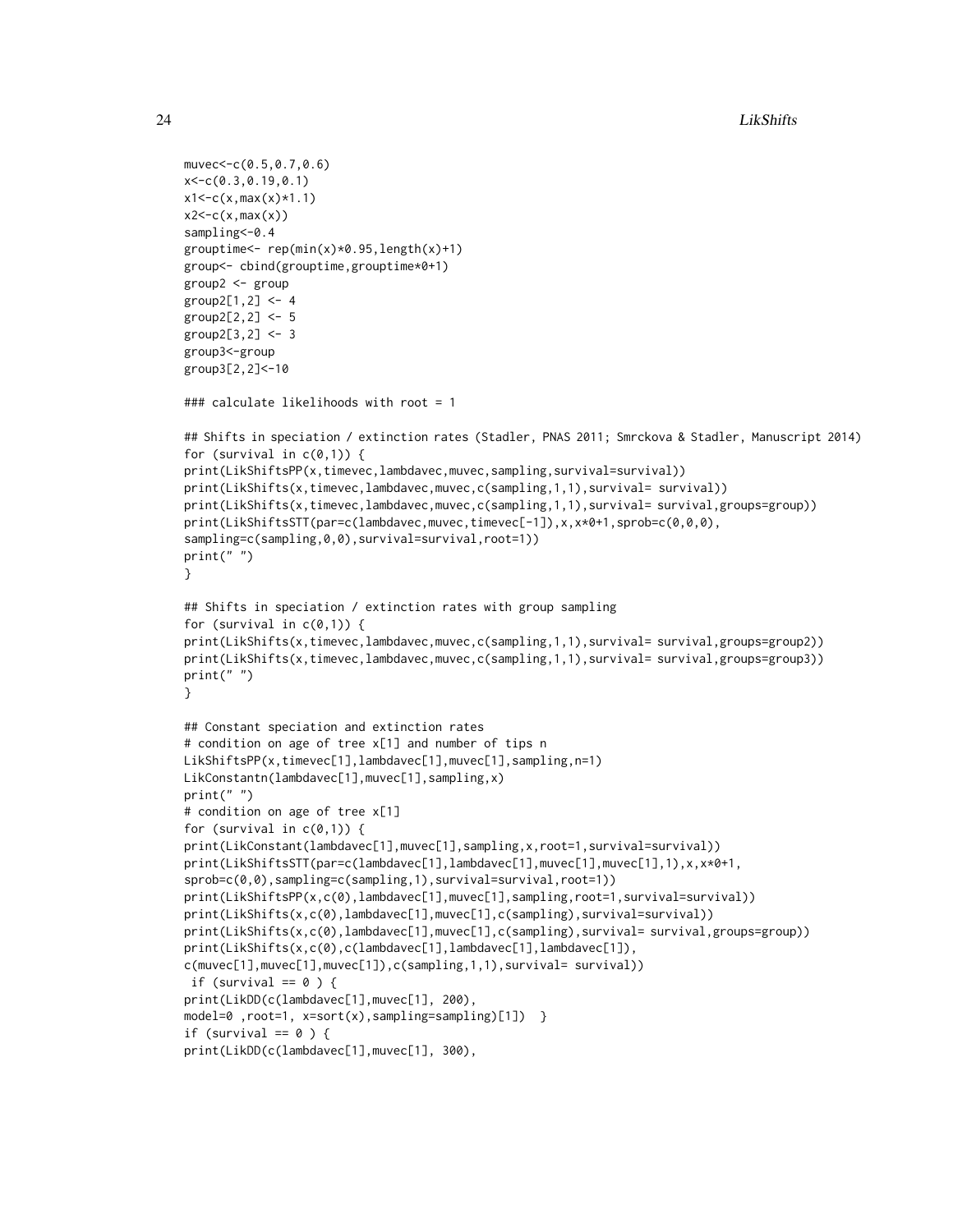#### <span id="page-24-0"></span>LikShiftsPP 25

```
model=-1 ,root=1, x=sort(x),sampling=sampling)[1]) }
print(" ")
}
## Diversity-dependent speciation rates
# condition on age of tree x[1], survival = 0
N < -10pars <- matrix(c(N,lambdavec[1],muvec[1],0,sampling),nrow=1)
print(LikDD(c(lambdavec[1],muvec[1],N),x=sort(x),model=-1,root=1,sampling=sampling)[1])
## If you have the R package expoTree, you can compare:
# library(expoTree)
# print(-runExpoTree(pars,sort(x2),rep(1,length(x2)),survival=0)+(length(x)-1)*log(2))
print(" ")
### calculate likelihoods with root = 0
## Constant speciation and extinction rates
# condition on age of tree x[1] and number of tips n
print(LikShiftsPP(x,timevec[1],lambdavec[1],muvec[1],sampling,root=0,n=1))
print(LikConstantn(lambdavec[1],muvec[1],sampling,x,root=0))
print("")# condition on age of tree x[1]
for (survival in c(\emptyset,1)){
print(LikShiftsPP(x,c(0),lambdavec[1],muvec[1],sampling,root=0,survival=survival))
print(LikConstant(lambdavec[1],muvec[1],sampling,x,root=0,survival=survival))
if (survival == 0) {print(LikDD(c(lambdavec[1],muvec[1], 200),
model=0 ,root=0, x=sort(x),sampling=sampling)[1]) }
if (survival == 0 ) {print(LikDD(c(lambdavec[1],muvec[1], 300),
model=-1 ,root=0, x=sort(x),sampling=sampling)[1]) }
print(" ")
}
## Diversity-dependent speciation rates
# condition on age of tree x[1], survival = 0
print(LikDD(c(lambdavec[1],muvec[1],N),x=sort(x),model=-1,root=0,sampling=sampling)[1])
## If you have the R package expoTree, you can compare:
# print(-runExpoTree(pars,sort(x),rep(1,length(x)),survival=0)+(length(x)-1)*log(2))
```
LikShiftsPP *LikShiftsPP: Calculates the likelihood of time-dependent birth and death rates given a phylogenetic tree.*

#### Description

LikShiftsPP calculates the likelihood of speciation and extinction rates and shift times given a phylogenetic tree, conditioning on the age of the tree. This function uses the point process theory (Lambert and Stadler, 2013).

#### Usage

```
LikShiftsPP(x, t, lambda, mu, sampling, survival=1, root=1, n=0)
```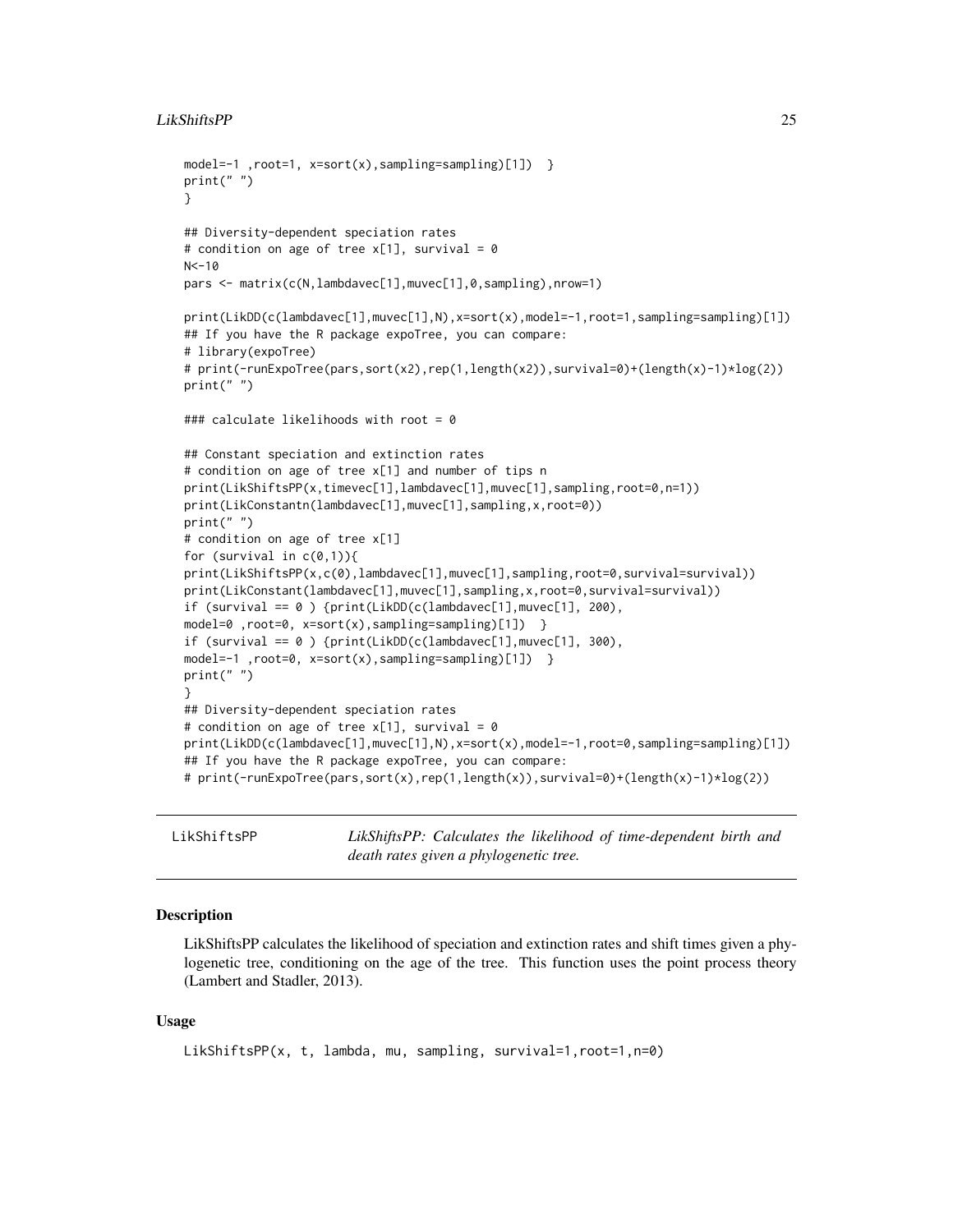#### <span id="page-25-0"></span>Arguments

| $\mathsf{x}$ | Vector of speciation times in the phylogeny. Time is measured increasing going<br>into the past with the present being time 0. x can be obtained from a phyloge-<br>netic tree using getx (TREE). |
|--------------|---------------------------------------------------------------------------------------------------------------------------------------------------------------------------------------------------|
| t            | The time of rate shifts $(t[1]=0$ is required, being the present). An entry in t may<br>not coincide with an entry in x.                                                                          |
| lambda,mu    | Vectors of the same length as t. I[i] (resp. mu[i]) specifies the speciation (resp.<br>extinction rate) prior to $t[i]$ .                                                                         |
| sampling     | Sampling is the probability of an extant species being sampled and included into<br>the tree.                                                                                                     |
| survival     | If survival $= 1$ : The likelihood is conditioned on survival of the process (recom-<br>mended). Otherwise survival $= 0$ .                                                                       |
| root         | If root = 1 then max(x) is the mrca (crown age), if root = 0 then max(x) is the<br>age of a branch ancestral to the mrca (stem age).                                                              |
| n            | If $n \geq 0$ the likelihood is conditioned on n extant sampled tips and tree age<br>$max(x)$ .                                                                                                   |

#### Value

res -log likelihood of the model parameters given the phylogenetic tree.

#### Author(s)

Tanja Stadler

#### References

T. Stadler. Mammalian phylogeny reveals recent diversification rate shifts. Proc. Nat. Acad. Sci., 108(15): 6187-6192, 2011.

A. Lambert, T. Stadler. Macro-evolutionary models and coalescent point processes: the shape and probability of reconstructed phylogenies. Theo. Pop. Biol., 90: 113-128, 2013.

#### Examples

# see manual of LikShifts()

| LikShiftsSTT | LikShiftsSTT: Calculates likelihood of piecewise constant birth and |
|--------------|---------------------------------------------------------------------|
|              | death rates for a given phylogenetic tree with sequentially sampled |
|              | tips.                                                               |

#### Description

LikShiftsSTT calculates likelihood of piecewise constant birth and death rates for a given phylogenetic tree with sequentially sampled tips, conditioning on the age of the tree.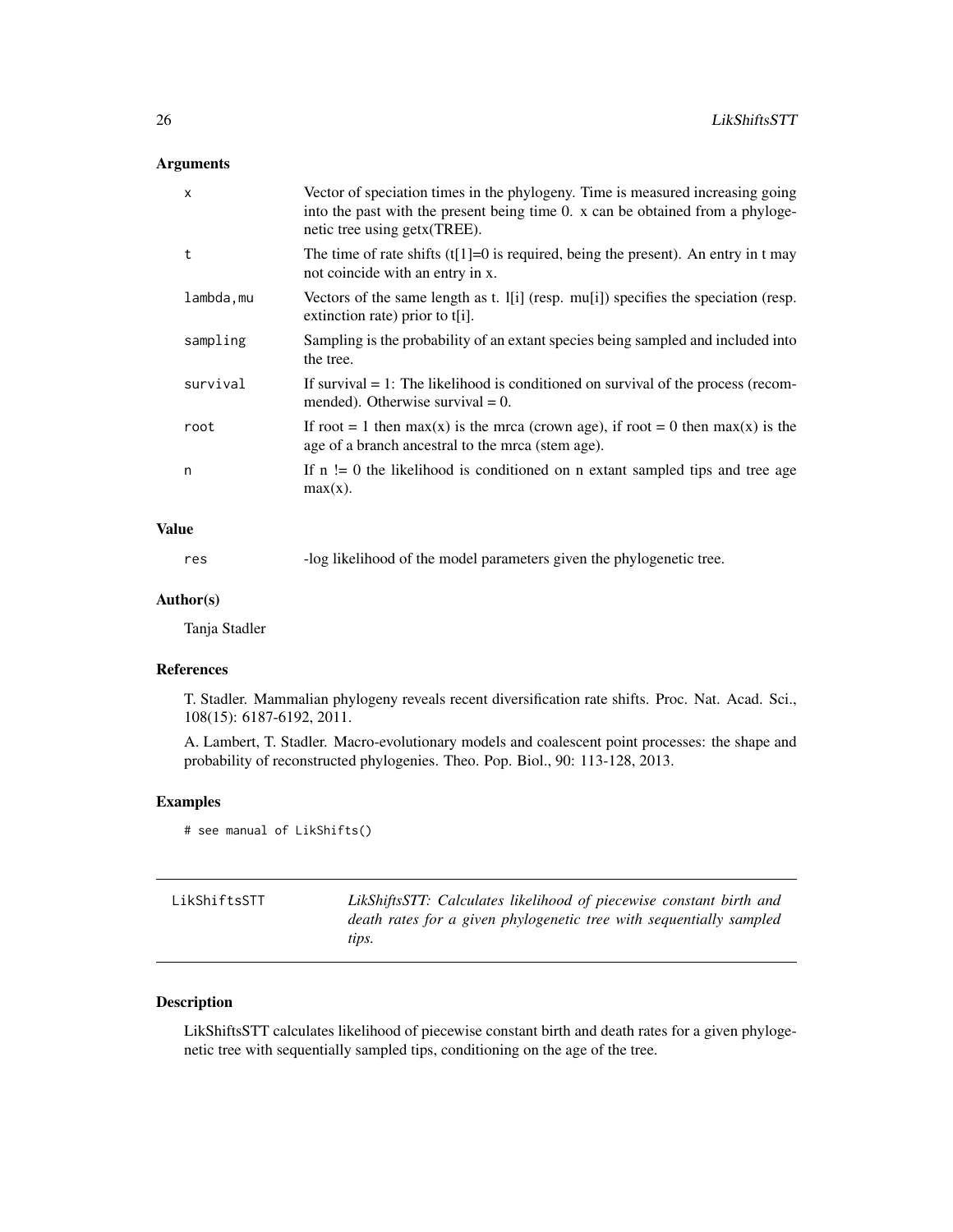#### LikShiftsSTT 27

#### Usage

```
LikShiftsSTT(par,times,ttype,numbd=0,tconst=-1,sampling=0,
sprob,root=0,survival=1,tfixed=vector(),mint=0,maxt=0)
```
#### Arguments

| par      | First k entries are piecewise constant speciation rates backward in time, second<br>k entries are piecewise constant extinction rates backward in time, the last k-1<br>entries are the times of the rate shift.                                                                                                       |
|----------|------------------------------------------------------------------------------------------------------------------------------------------------------------------------------------------------------------------------------------------------------------------------------------------------------------------------|
| times    | Vector of branching and sampling times in the phylogeny. Time is measured in-<br>creasing going into the past with the present being time 0. times can be obtained<br>from a phylogenetic tree using getx (TREE, sersampling=TRUE). An time of rate<br>shift specified in par may not coincide with an entry in times. |
| ttype    | If ttype[i]=0, then times[i] denotes a branching event. If ttype[i]=1, then times[i]<br>denotes a sampling event.                                                                                                                                                                                                      |
| numbd    | Help variable when optimizing.                                                                                                                                                                                                                                                                                         |
| tconst   | Help variable when optimizing.                                                                                                                                                                                                                                                                                         |
| sampling | Probability of sampling individuals at present. sampling=0 is default.                                                                                                                                                                                                                                                 |
| sprob    | Vector of length k with the entries specifying the probability of a death event<br>coinciding with sampling. In other words, sprob is the probability that an extinct<br>node is sampled to appear in the observed phylogeny.                                                                                          |
| root     | root=0 indicates that there is an edge above the root (mrca) in the tree. root=1<br>indicates that there is no edge above the root.                                                                                                                                                                                    |
| survival | If survival $= 1$ , the likelihood is conditioned on survival of the process (recom-<br>mended). Otherwise survival $= 0$ .                                                                                                                                                                                            |
| tfixed   | Help variable when optimizing.                                                                                                                                                                                                                                                                                         |
| mint     | Help variable when optimizing.                                                                                                                                                                                                                                                                                         |
| maxt     | Help variable when optimizing.                                                                                                                                                                                                                                                                                         |
|          |                                                                                                                                                                                                                                                                                                                        |

#### Value

res -log likelihood of the parameters for the given tree.

#### Note

LikShiftsSTT extends the function LikShifts to trees with sequentially sampled tips.

#### Author(s)

Tanja Stadler

### References

T. Stadler, D. Kuehnert, S. Bonhoeffer, A. Drummond. Birth-death skyline plot reveals temporal changes of epidemic spread in HIV and hepatitis C virus (HCV). Proc. Nat. Acad. Sci., 110(1): 228-233, 2013.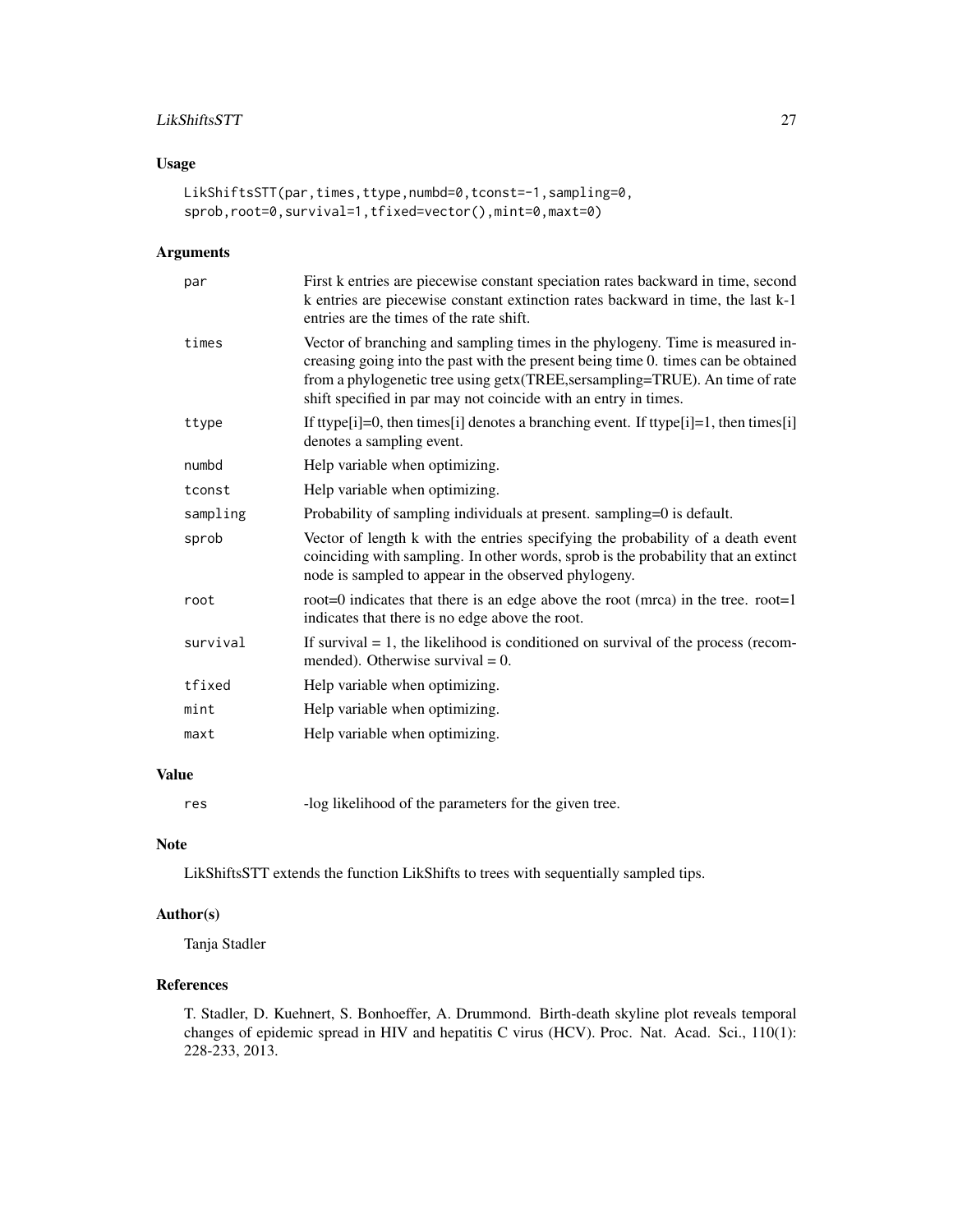#### Examples

}

```
###################################################
# Generating a tree
set.seed(1)
rootlength<-1
test0<-read.tree(text="((3:1.5,4:0.5):1,(1:2,2:1):3);")
test<-addroot(test0,rootlength)
test$Nnode<-4
test$states<-rep(1,4)
times<-getx(test,sersampling=1)[,1]
ttype<-getx(test,sersampling=1)[,2]
times0<-getx(test0,sersampling=1)[,1]
ttype0<-getx(test0,sersampling=1)[,2]
###################################################
# Likelihood calculation
# Tree with root edge
print(-LikShiftsSTT(c(2,1,0.8,0.5,1.5345),
times,ttype,sampling=0,sprob=c(1/3,2/3),survival=1,root=0) )
# Tree without root edge
print(-LikShiftsSTT(c(2,1,0.8,0.5,1.5345),
times0,ttype0,sampling=0,sprob=c(1/3,2/3),survival=1,root=1) )
###################################################
# This little example shows that in the case of constant rates,
# LikShiftsSTT and LikTypesSTT yield the same results.
# In LikShiftsSTT root=0 or 1 allowed. In LikTypesSTT only root=0 possible.
death2<-c(3/2)
sampprob2 <- c(1/3)
lambda2 < -c(2)t2 < -c(0)par2<-c(lambda2,death2)
#collapse to 1 state
epsi<- 0
test$states<-rep(1,4)
root<-0
for (survival in c(0,1)) {
print(-LikShiftsSTT(par2,times,ttype,sampling=0,sprob=sampprob2,survival=survival,root=root))
print(-LikShiftsSTT(c(lambda2,lambda2,death2,death2,(max(times)*0.2431)),
times,ttype,sampling=0,sprob=c(sampprob2,sampprob2),survival=survival,root=root) )
print(-LikShiftsSTT(par2,times,ttype,sampling=0,
sprob=c(sampprob2),root=root,survival=survival))
print(-LikTypesSTT(c(lambda2,epsi,epsi,epsi,death2,epsi,0,0),test,
sampfrac=c(sampprob2,0),survival=survival,rtol=10e-10,atol=10e-10,freq=1,migr=0))
print(-LikTypesSTT(c(lambda2,epsi,epsi,epsi,death2,epsi,0,0),test,
sampfrac=c(sampprob2,0),survival=survival,rtol=10e-10,atol=10e-10,freq=1,migr=1))
print(" ")
```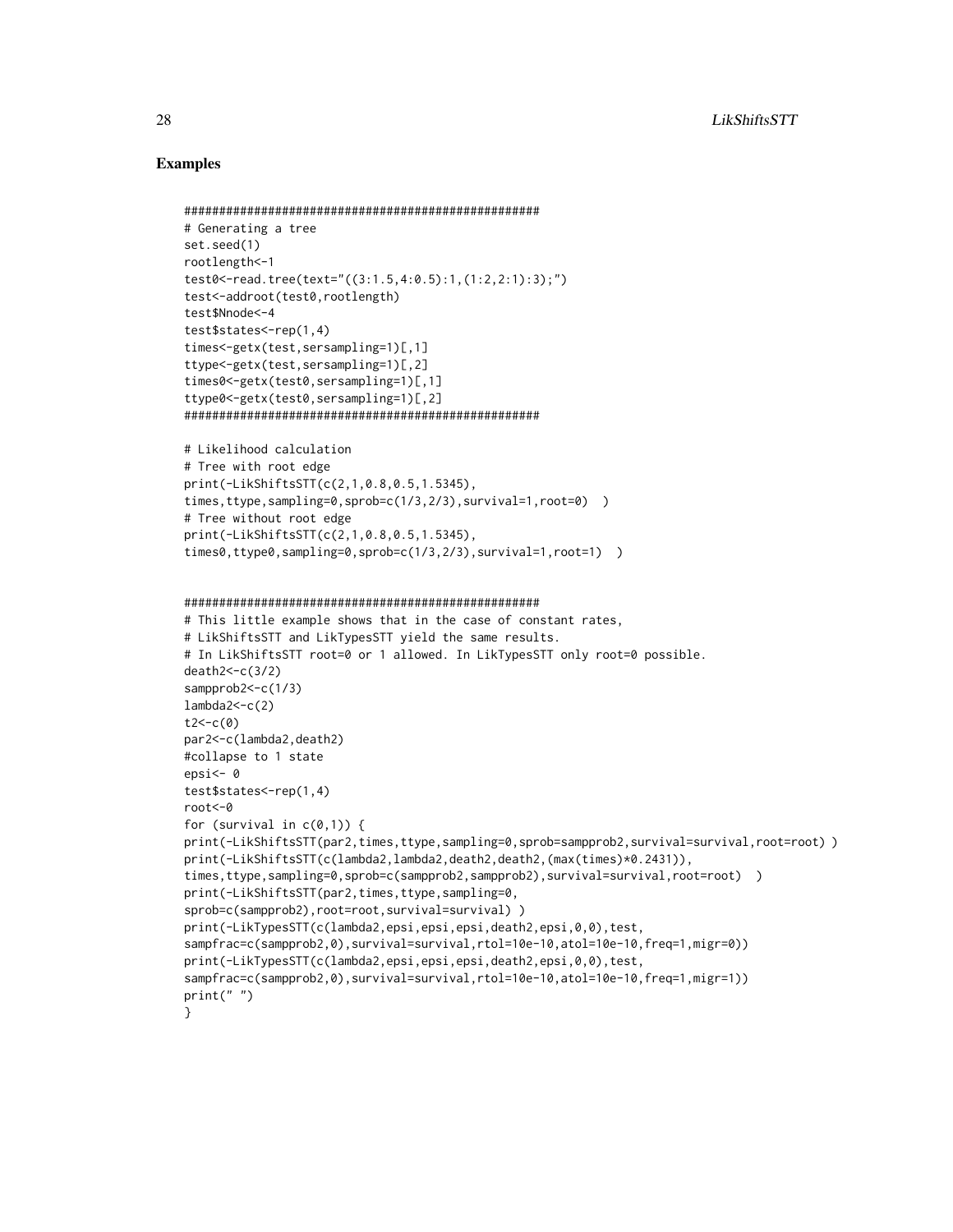<span id="page-28-0"></span>LikTypesSTT *LikTypesSTT: Calculates the likelihood of the 2-type birth-death model parameters for a given tree.*

#### Description

LikTypesSTT calculates the likelihood of the 2-type birth-death model parameters given a tree, conditioning on the age of the tree. For obtaining the maximum likelihood parameter estimates use the R function optim (see example below).

#### Usage

```
LikTypesSTT(par,phylo,fix=rbind(c(0,0),c(0,0)),sampfrac,
survival=0,posR=0,unknownStates=FALSE,rtol=1e-12,atol=1e-12,migr=0,freq=0,cutoff=10^12)
```

| par           | Parameters of the 2-type branching model in the order lambda11, lambda12,<br>lambda21, lambda22, death1, death2, gamma12, gamma21. Currently only<br>gamma=0 is possible. Note that it is possible to only include a subset of these 8<br>parameters in par, the remaining ones are specified in fix (using optim, only the<br>parameters specified in par will be estimated).                                                                                                                                                                                                                                                      |
|---------------|-------------------------------------------------------------------------------------------------------------------------------------------------------------------------------------------------------------------------------------------------------------------------------------------------------------------------------------------------------------------------------------------------------------------------------------------------------------------------------------------------------------------------------------------------------------------------------------------------------------------------------------|
| phylo         | Phylogenetic tree for which the likelihood of the parameters is calculated.                                                                                                                                                                                                                                                                                                                                                                                                                                                                                                                                                         |
| fix           | Determines which parameters are constrained when optimizing is performed.<br>First row of fix specifies the parameters being constrained (1 for lambda11, 2<br>for lambda12 etc). Second row of fix specifies the constrained parameters: (i) If<br>entry $[2, j]$ is non-negative, say x, then parameter $[1, j]$ is fixed to x. (ii) If entry<br>$[2, j]$ is negative but not equal to -0.4, then parameter $[1, j]$ is fixed to paramter -m<br>times entry $[3, j]$ (exception is m=-0.4: then the parameter lambda22 is fixed to<br>lambda21*lambda12/lambda11, used in Stadler & Bonhoeffer (2013) full refer-<br>ence below). |
| sampfrac      | Vector of length 2. sampfrac[j] denotes the probability of sampling an individual<br>in state j upon death (i.e. include the individual into the tree).                                                                                                                                                                                                                                                                                                                                                                                                                                                                             |
| survival      | survival=1 conditions the likelihood on sampling at least one tip. survival=0<br>default.                                                                                                                                                                                                                                                                                                                                                                                                                                                                                                                                           |
| posR          | $posR=1$ constrains the parameters (when optimizing) on the basic reproduc-<br>tive number $R0 = 1$ . R0 for two types is calculated using TreePar:::R0types.<br>posR=0 default.                                                                                                                                                                                                                                                                                                                                                                                                                                                    |
| unknownStates | If unknownStates=FALSE (default), phylo\$states are used for the analysis. If<br>unknownStates=TRUE, then the likelihood is calculated ignoring the tip states<br>(used e.g. for identifying superspreader dynamics).                                                                                                                                                                                                                                                                                                                                                                                                               |
| rtol          | Relative tolerance parsed to the differential equation solver lsoda from package<br>deSolve.                                                                                                                                                                                                                                                                                                                                                                                                                                                                                                                                        |
| atol          | Absolute tolerance parsed to the differential equation solver lsoda from package<br>deSolve.                                                                                                                                                                                                                                                                                                                                                                                                                                                                                                                                        |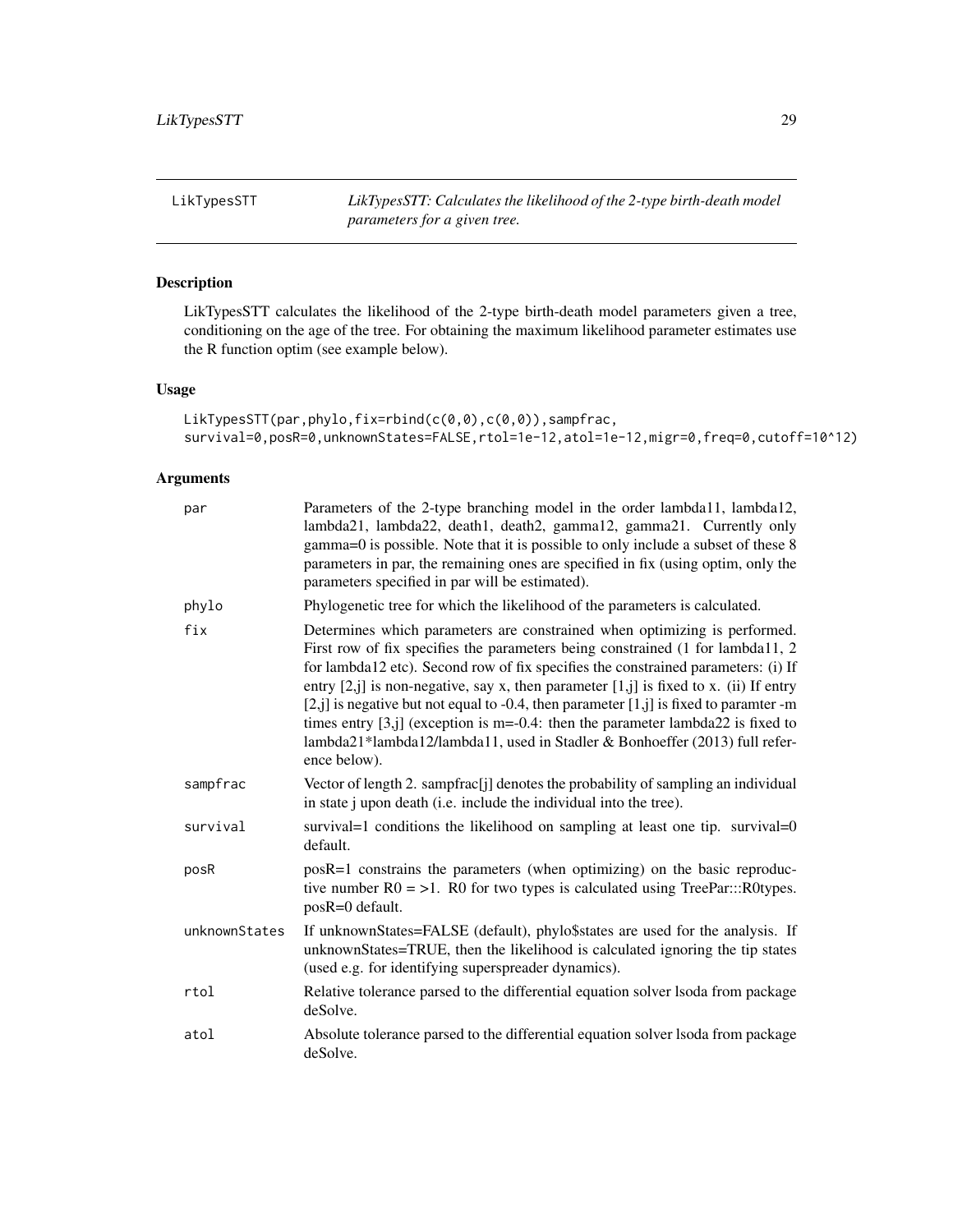| migr         | If migr=0 then rate changes only at branching events (i.e. across-state trans-<br>mission); if migr=1 then rate changes only along lineages (i.e. migration); if<br>migr=2 then we assume a model with exposed state $(1)$ and infectious state $(2)$<br>where an infected individual transmits with rate lambda21 giving rise to a new<br>exposed individual, and an exposed individual moves to the infectious class with<br>rate lambda12. |
|--------------|-----------------------------------------------------------------------------------------------------------------------------------------------------------------------------------------------------------------------------------------------------------------------------------------------------------------------------------------------------------------------------------------------------------------------------------------------|
| freg         | Specifies the probability of the origin of the tree being of type 1. If freq=0 then<br>the equilibrium frequency given by the parameters par is used (see Supplement<br>in Stadler $\&$ Bonhoeffer (2013) for details).                                                                                                                                                                                                                       |
| cutoff       | We assume that prior to time cutoff, the sampling probability is 0. This setting<br>acknowledges no sampling effort prior to a certain time. Cutoff must be older<br>than the most ancestral tip. Default $10^{\text{A}}12$ means sampling throughout the whole<br>time.                                                                                                                                                                      |
| <b>Value</b> |                                                                                                                                                                                                                                                                                                                                                                                                                                               |

| out | -log probability density of the (oriented) tree given the parameters (i.e. - log |
|-----|----------------------------------------------------------------------------------|
|     | likelihood of the parameters for a fixed tree).                                  |

#### Note

This likelihood function extends the likelihood framework in the R package diversitree to trees with sequentially sampled tips. Our Ebola 2014 analyses highly relied on the function LikTypesSTT. Scripts used for this Ebola analysis are provided on our webpage www.bsse.ethz.ch/cevo.

#### Author(s)

Tanja Stadler

#### References

T. Stadler, S. Bonhoeffer. Uncovering epidemiological dynamics in heterogeneous host populations using phylogenetic methods. Phil. Trans. Roy. Soc. B, 368 (1614): 20120198, 2013.

#### Examples

```
set.seed(1)
lambda11<-15
lambda12<-3
lambda21<-1
lambda22<-3
death1<-4
death2<-4
sampprob1 <- 0.05
sampprob2 <- 0.05
l<-rbind(c(lambda11,lambda12),c(lambda21,lambda22))
d<-c(death1,death2)
s<-c(sampprob1,sampprob2)
n<-20
init < -1
```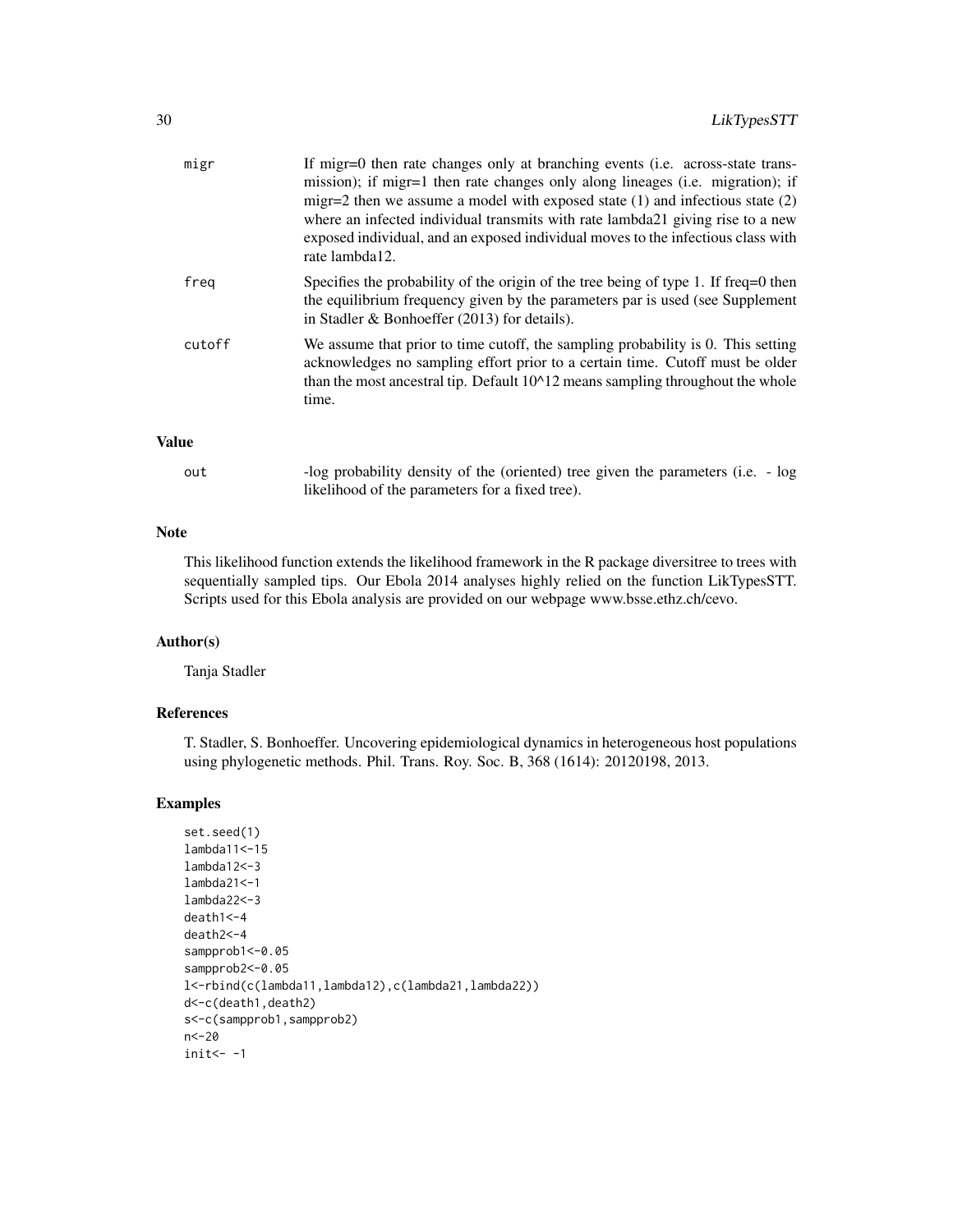```
tree<-sim.bdtypes.stt.taxa(n,l,d,s,init)
tree<-addroot(tree,tree$root.edge)
# Calculate likelihood for lambda11=15,lambda12=lambda21=lambda22=mu1=mu2=2,gamma=0
LikTypesSTT(par=c(2,2,2,2),phylo=tree,
fix=rbind(c(1,6,7,8),c(15,-5,0,0),c(1,1,1,1)), sampfrac=s, survival=0, posR=0)
# Calculate maximum likelihood parameter estimates of lambda12,lambda21,
# lambda22,mu1 constraining lambda11=15,mu2=mu1 and gamma=0.
out<-try(optim(c(2,2,2,2),LikTypesSTT,phylo=tree,fix=rbind(c(1,6,7,8),c(15,-5,0,0),c(1,1,1,1)),
sampfrac=s,survival=0,posR=0,control=list(maxit=10000)))
### Likelihood calculation assuming a model with exposed class (migr = 2)
# Simulating a tree with exposed class
set.seed(2)
# simulate tree with expected incubation period of 14 days,
# infectious period of 7 days, and R0 of 1.5:
mu < -c(0,1/7)lambda \leftarrow \text{rbind}(c(0, 1/14), c(1.5/7, 0))# sampling probability of infectious individuals is 0.35:
sampprob \leq c(0, 0.35)# we stop once we have 20 samples:
n < -20# we simulate one tree:
numbsim<-1
# We mark first eliminate=10 tips such that we can easily drop them later
# (if deleting these 10 tips, we mimic no sampling close to the outbreak)
trees<-lapply(rep(n,numbsim),sim.bdtypes.stt.taxa,lambdavector=lambda,deathvector=mu,
sampprobvector=sampprob, EI=TRUE, eliminate=10)
tree<-trees[[1]]
origin<-max(getx(tree,sersampling=1)[,1])+tree$root.edge
# delete first eliminate=10 tips:
droptip<-tree$tip.label[which(tree$states == 1)]
phylo<-drop.tip(tree,droptip)
br<-getx(phylo,sersampling=1)
# we only sample after cutoff time:
cutoff<-max(br[which(br[,2]==0),1])*1.01
# add time since origin:
phylo<-addroot(phylo,origin-max(br))
# all tips were infectious:
phylo$states<-rep(2,length(phylo$tip.label))
##
# Evaluate likelihood at parameters used for simulation:
LikTypesSTT(c(0,lambda[1,2],lambda[2,1],0,0,mu[2],0,0),phylo,
sampfrac=sampprob,migr=2,cutoff=cutoff,freq=1)
```
#### #####################

#This little verifies the correctness of the implementation by permuting both states and rates

```
###################################################
test<-read.tree(text="((C:1.5,D:0.5):1,(A:1,B:1):3);")
test<-addroot(test,0.1)
```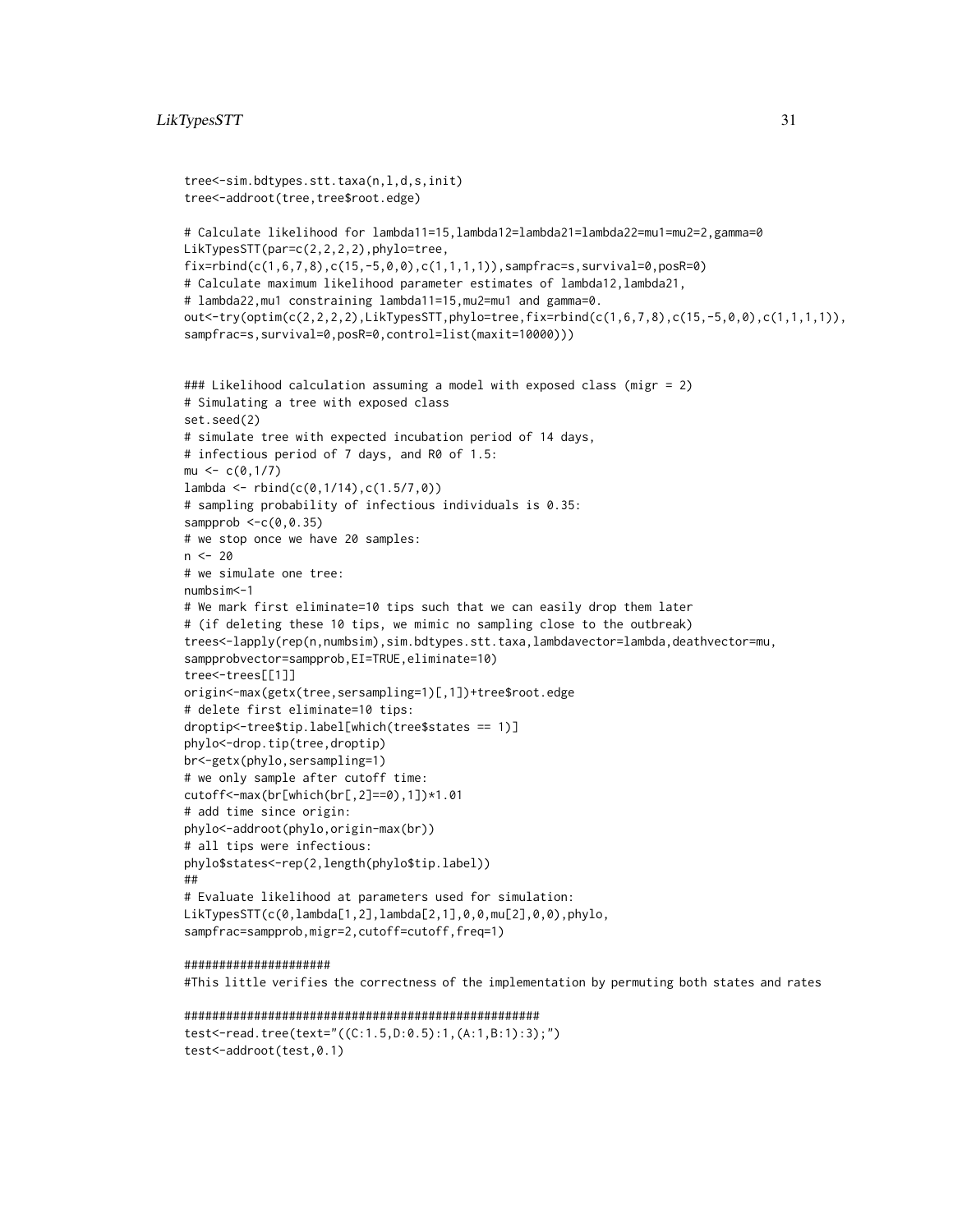```
par1<-2
par2<-1
par3<-0.5
par4<-3
par5<-1
par6<-0.5
par7<-1/3
par8<-0.5
###################################################
for (survival in c(\emptyset,1)) {
test$states<-c(2,1,2,1)
print(-LikTypesSTT(c(par4,par3,par2,par1,par6,par5,0,0),test,
sampfrac=c(par8,par7),survival=survival,rtol=10e-14,atol=10e-14,migr=0,freq=0.5))
test$states<-c(1,2,1,2)
print(-LikTypesSTT(c(par1,par2,par3,par4,par5,par6,0,0),test,
sampfrac=c(par7,par8),survival=survival,rtol=10e-14,atol=10e-14,migr=0,freq=0.5))
print(" ")
test$states<-c(2,1,2,1)
print(-LikTypesSTT(c(par4,par3,par2,par1,par6,par5,0,0),test,
sampfrac=c(par8,par7),survival=survival,rtol=10e-14,atol=10e-14,migr=1,freq=0.5))
test$states < -c(1,2,1,2)print(-LikTypesSTT(c(par1,par2,par3,par4,par5,par6,0,0),test,
sampfrac=c(par7,par8),survival=survival,rtol=10e-14,atol=10e-14,migr=1,freq=0.5))
print(" ")
}
```